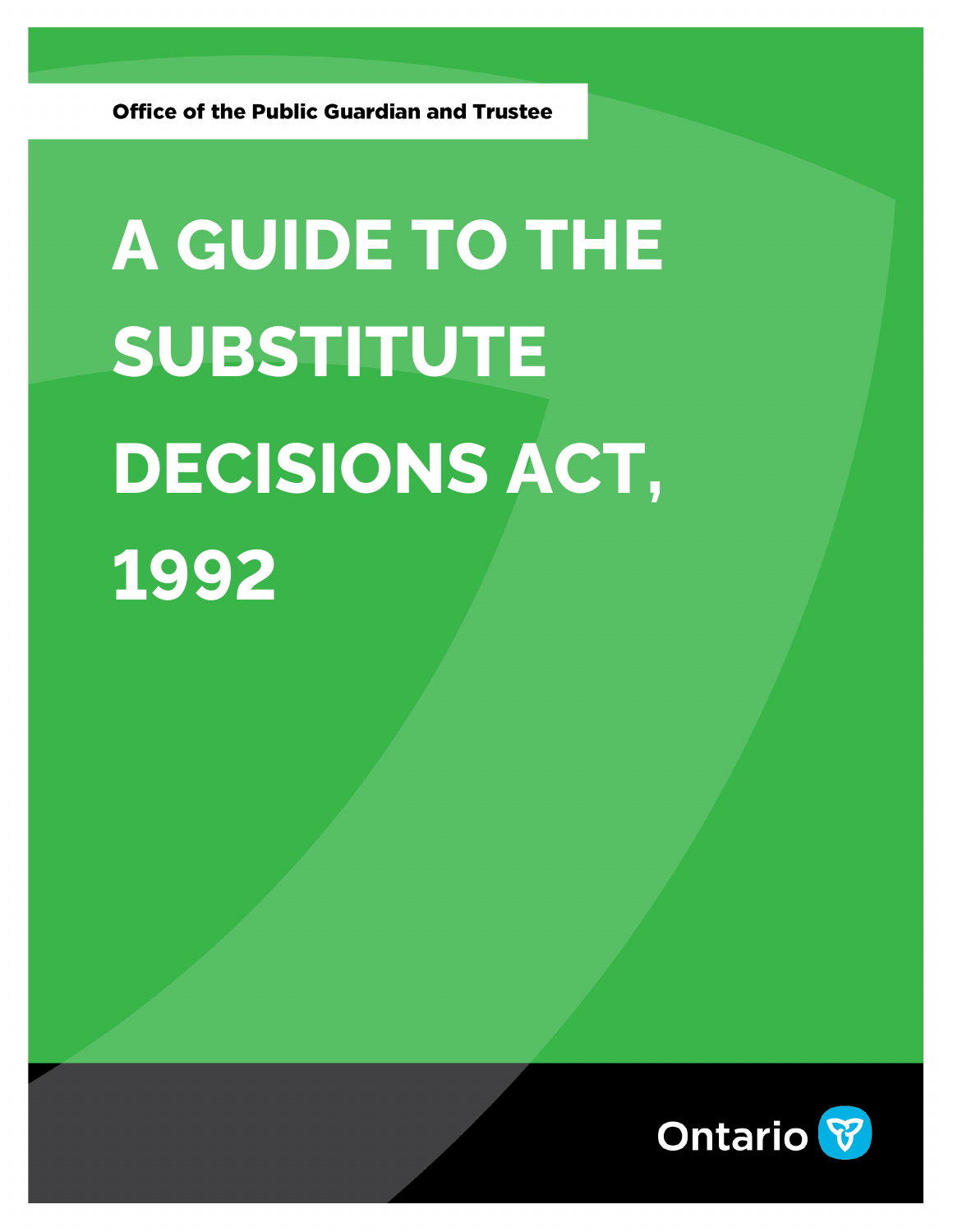# **Table of Contents**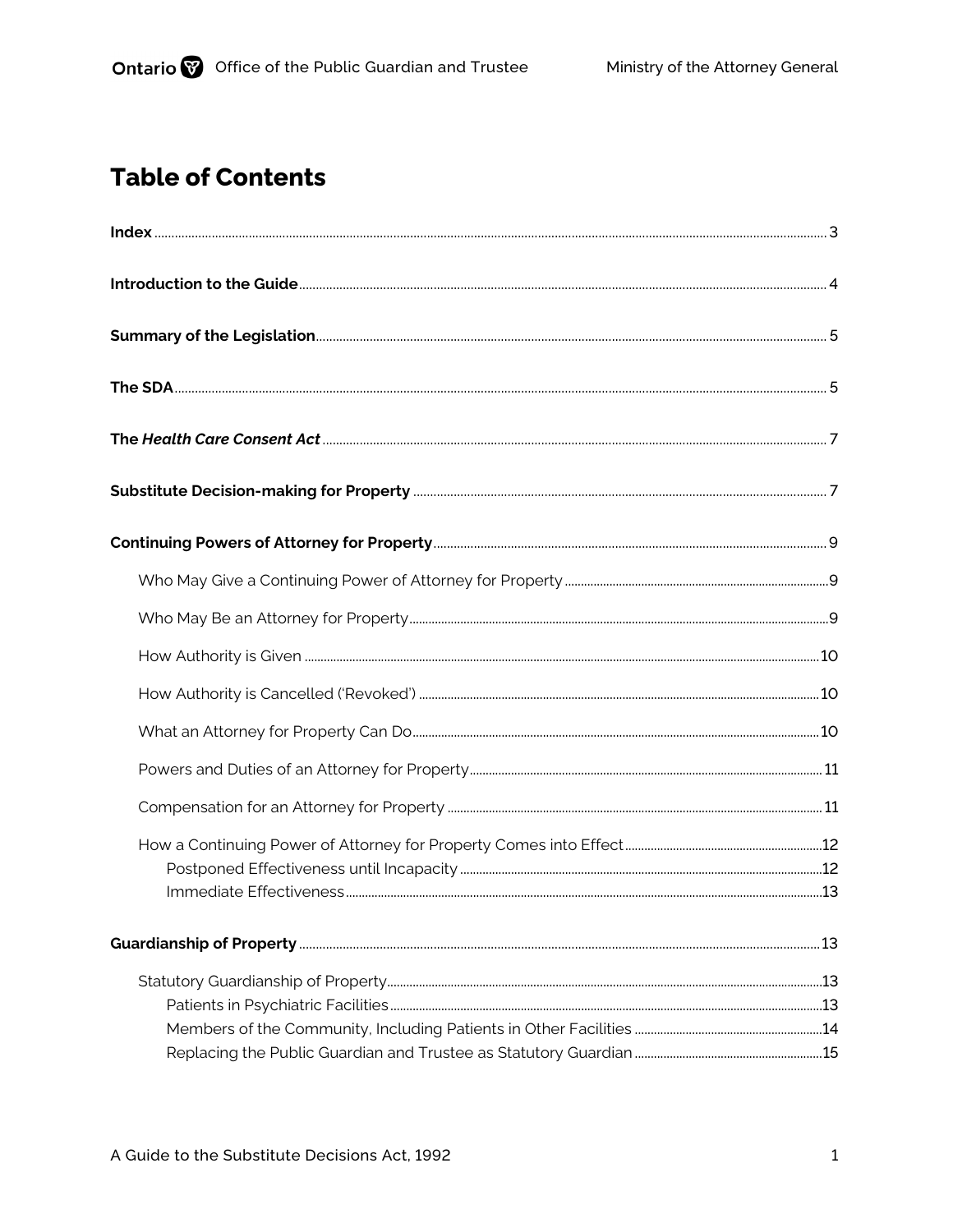| .30 |
|-----|
|     |
|     |
|     |
|     |
|     |
|     |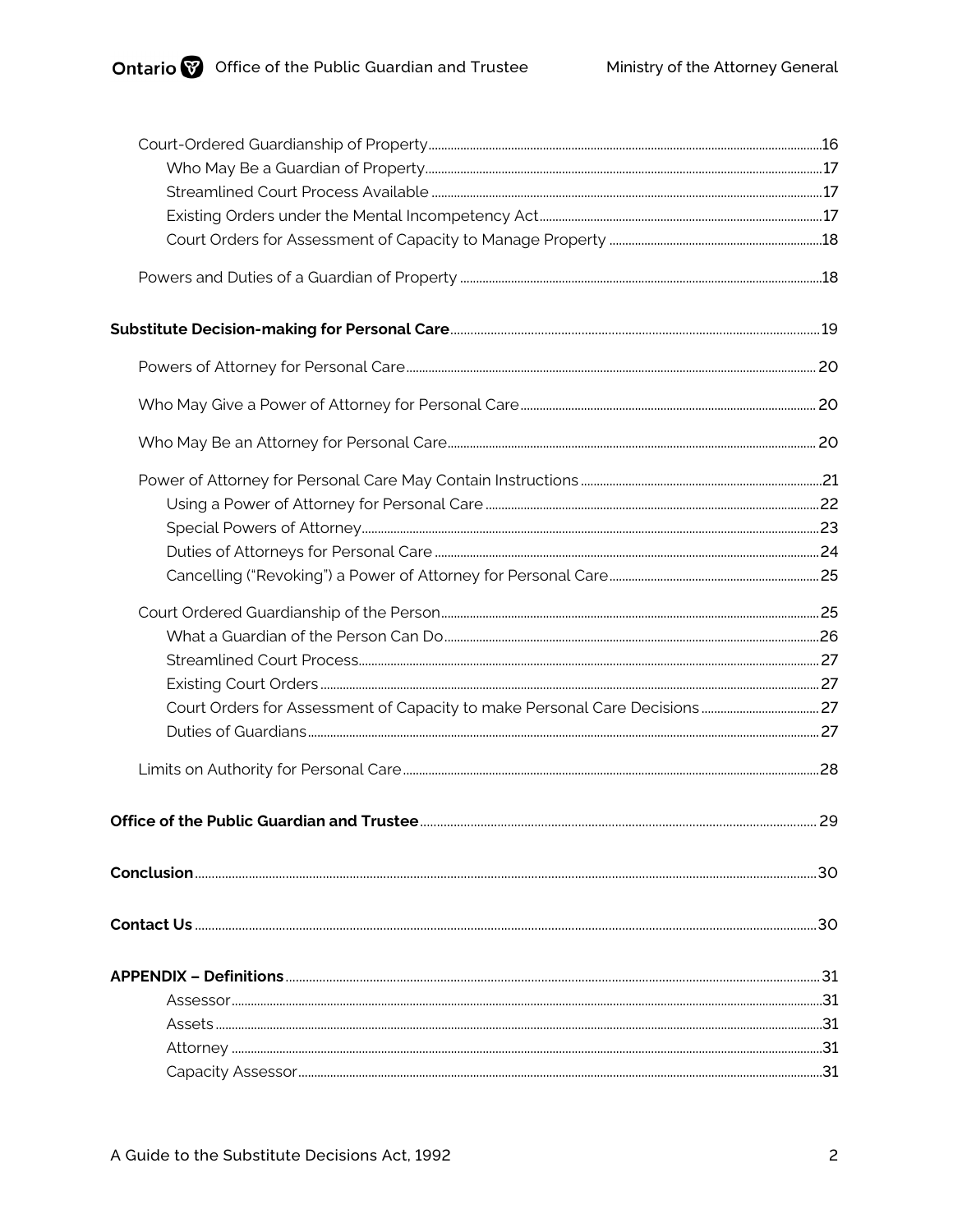# <span id="page-3-0"></span>**Index**

This Guide summarizes the main points of the Substitute Decisions Act, 1992. It should not be used as a substitute for the legislation, and it is not a substitute for legal advice. To make the legislation easier to understand, the Guide avoids legal terminology wherever possible. Some of the detail, including qualifications and exceptions to some of the provisions in the legislation, has been omitted. Please consult the Act itself for more detailed information. A consolidated version of the Act and the Regulations made under the Act is available. It may be obtained from www.ontario.ca/laws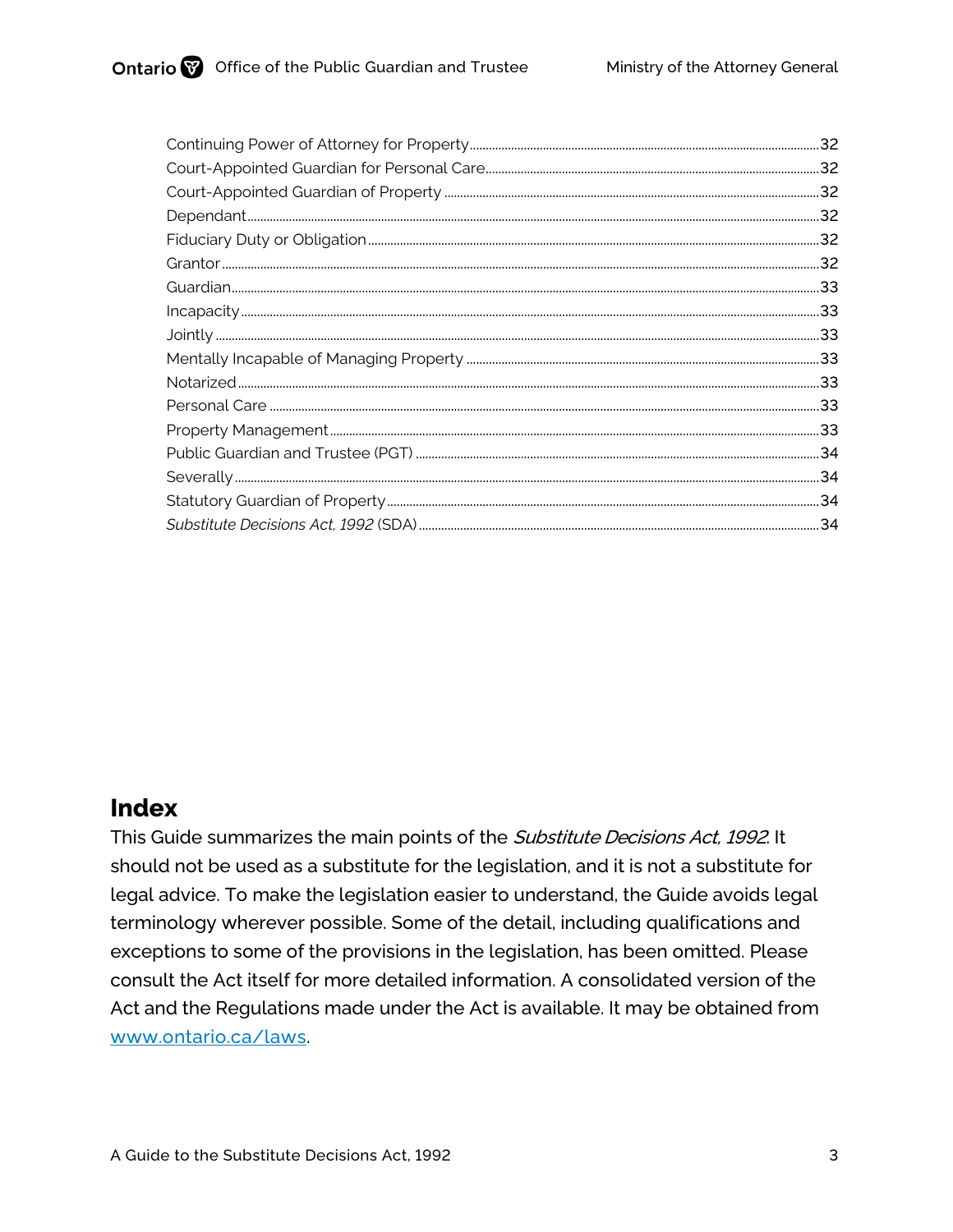# <span id="page-4-0"></span>**Introduction to the Guide**

The *Substitute Decisions Act, 1992* (SDA) was passed unanimously by the Ontario legislature in 1992 and came into effect on April 3, 1995. Amendments to the law came into effect on March 29, 1996, through the Advocacy, Consent and Substitute Decisions Statute Law Amendments Act which repealed the Advocacy Act, made amendments to the SDA, and replaced the Consent to Treatment Act with the Health Care Consent Act, 1996.

This Guide has been created to provide an overview of what the SDA covers and how it works. The Guide provides a summary of the main points of the legislation. Specifically, the Guide:

- provides background on why the legislation was needed;
- explains how the SDA relates to the Health Care Consent Act which covers decisions about treatment, long-term care facility admission, and personal assistance services provided in those facilities;
- provides definitions of common terms;
- outlines the two kinds of decision-making that come under the SDA: decisions about property (finances) and decisions about personal care;
- explains the rules for how people give a continuing power of attorney for property and a power of attorney for personal care, and what these decisionmakers (attorneys) do;
- describes the role of the Office of the Public Guardian and Trustee;
- explains the purpose of a provincial register for those people who have a guardian of property or personal care.

The Guide describes the legislation as clearly and plainly as possible. Providing the most accurate and reliable information possible requires some level of explanation and detail. Even so, much has been omitted. The SDA should be reviewed, and legal advice obtained if there are questions about the application of the law to a particular set of facts.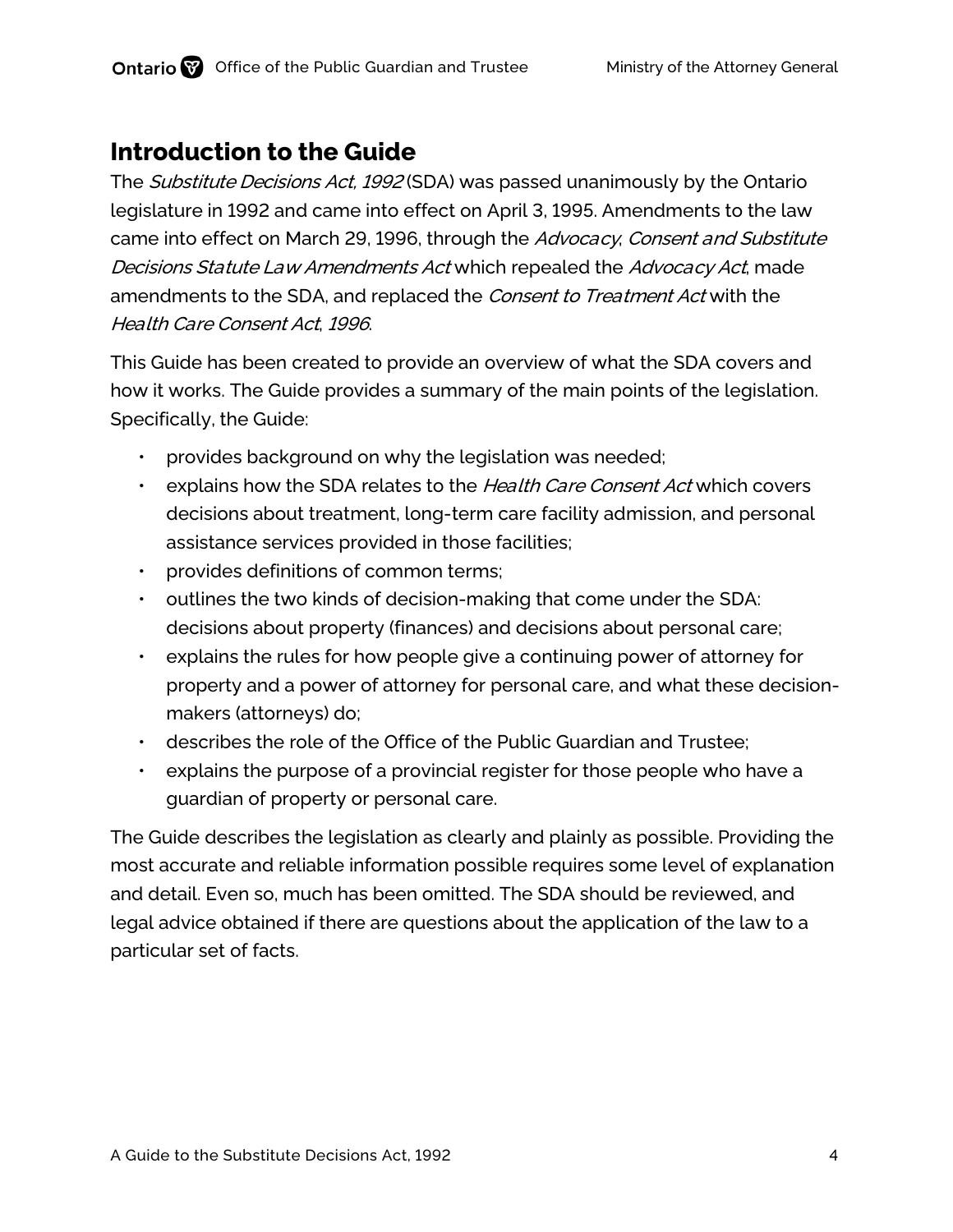# <span id="page-5-0"></span>**Summary of the Legislation**

The SDA governs what may happen when someone is not mentally capable of making certain decisions about their own property or personal care.

Generally, the law is designed to:

- give individuals more control over what happens to their lives if they become
- incapable of making their own decisions;
- respect people's life choices, expressed before they become mentally incapable, and take into account their wishes;
- recognize the important role of families and friends in making decisions for loved ones;
- clarify and expand the rights of adults who are mentally incapable, and the responsibilities of substitute decision-makers;
- provide safeguards and accountability to protect mentally incapable people from harm;
- limit public guardianship and other government interventions to situations where there are no other suitable alternatives.

The SDA describes how a decision-maker may be appointed for a mentally incapable person. The procedures to be followed depend on the type of decision the person is unable to make. One set of procedures and rules applies when a person is incapable of making decisions about property (finances); another applies if the incapacity relates to personal matters such as health care or housing.

# <span id="page-5-1"></span>**The SDA**

As noted, the SDA is a law that governs what may happen when someone is not mentally able to make certain kinds of decisions. The Act covers financial (property) management decisions and decisions about personal care, which include health care, food, housing, and safety.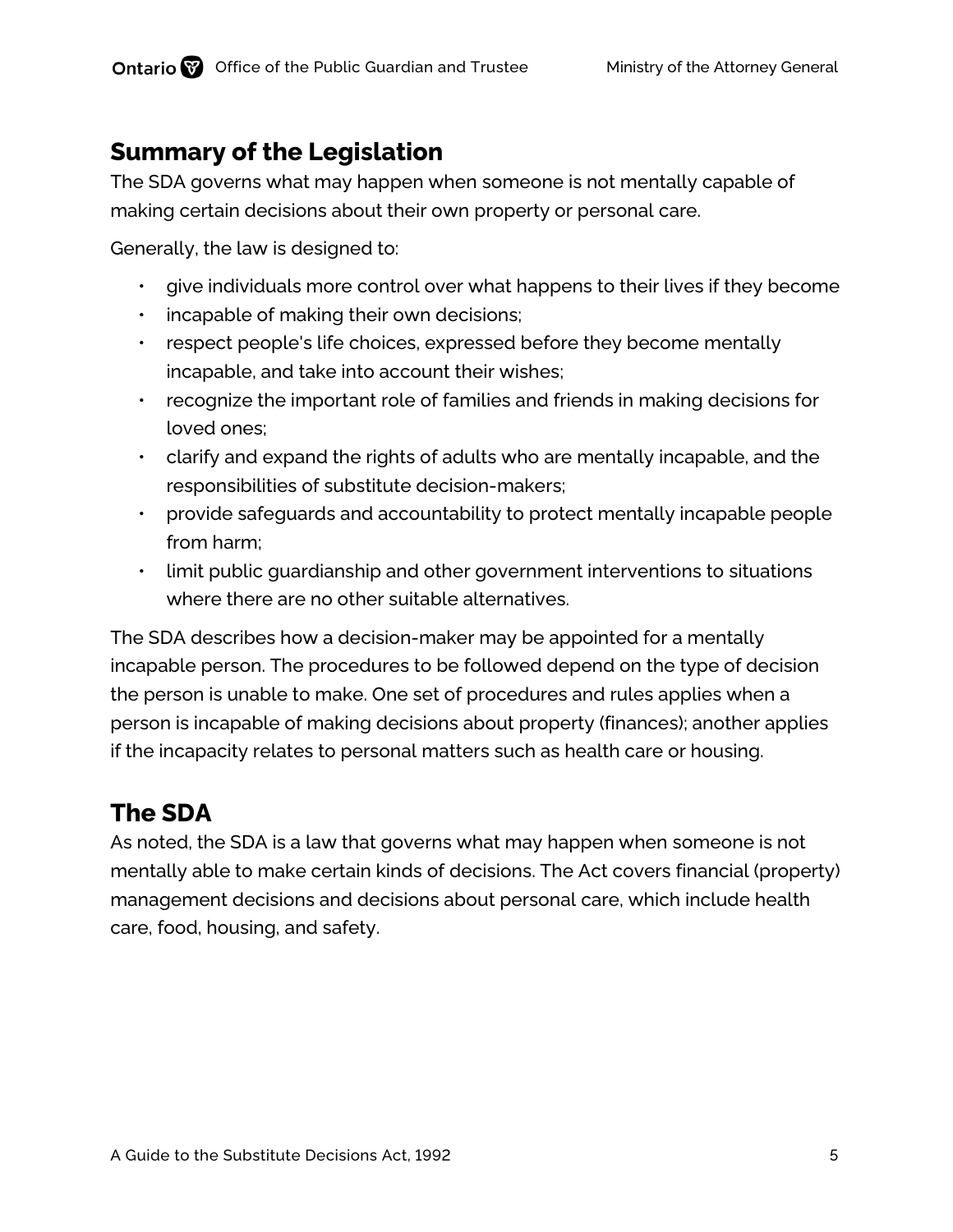A person who makes decisions for another person is called a "substitute decisionmaker." Sometimes, after other alternatives have been tried, the only answer is to have someone else get legal authority to make decisions on behalf of a family member or friend. The need to take such a step could be caused by illness, accident or disability, a temporary condition or a permanent one.

The Act pulls together a number of rules and procedures that were previously covered by several pieces of legislation. As the previous laws were vague or silent about the meaning of incapacity and the duties of substitute decision-makers, definitions and guidelines are now in the SDA.

A key feature of the Act is that people, while capable, can designate someone they trust to make personal care or financial decisions for them if they become unable to make those decisions themselves. They can do this using a legal document called a power of attorney.

The SDA also provides a process for the appointment of a guardian. Essentially, a mentally incapable person may have a guardian for their property or personal care because they have not named an attorney or because there are other circumstances that make appointing a guardian necessary. The legislation sets procedures for how guardians are appointed and what they do.

The Office of the Public Guardian and Trustee administers the Act. The Office has a number of functions, including investigating reports of serious abuse or neglect of incapable people. The Office also keeps a register of who in Ontario has a guardian of property or for personal care. People may contact the Office if they need to know whether someone who appears to be incapable of making decisions has had a guardian appointed.

The SDA is one of two laws that work together to provide methods to arrange substitute decision-making for those who are incapable of making decisions for themselves. The *Health Care Consent Act* covers decisions about treatment, admission to long-term care facilities, and personal assistance services to people in those facilities.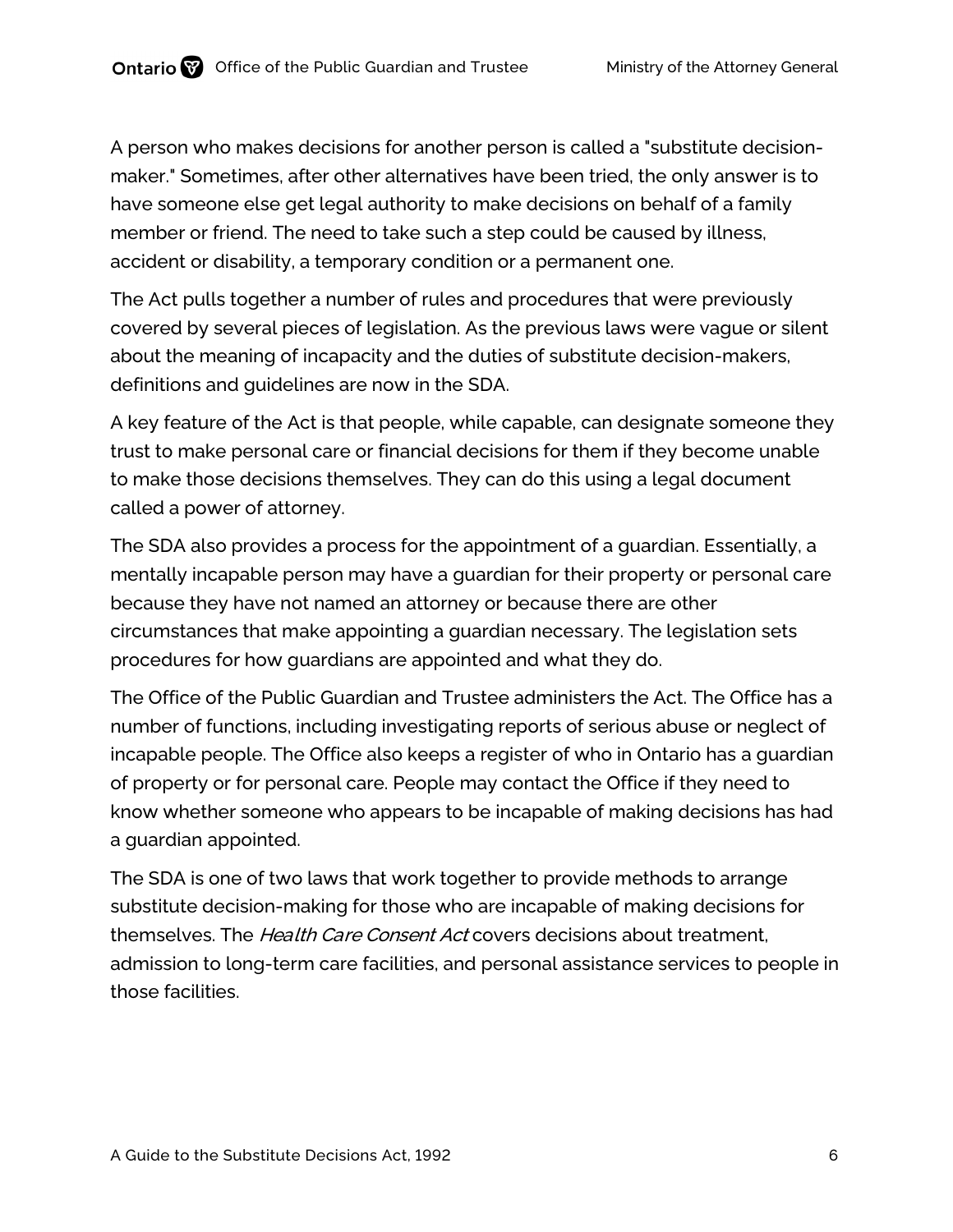# <span id="page-7-0"></span>**The Health Care Consent Act**

The Health Care Consent Act confirms the right of capable individuals to make informed decisions about health treatment and spells out the elements of consent to health care services. It applies to treatment provided in all health care settings by health care professionals.

This Act also provides a way for decisions to be made about health care for someone who is not mentally capable of consenting on their own behalf by setting out a list of substitute decision-makers, including family members. This includes decisions about medical treatment, admission to care facilities, and services provided in those facilities.

A person who holds a power of attorney for personal care that authorizes these decisions has priority over everyone except a guardian of the person appointed by the court.

Certain protections are built into the Health Care Consent Act to ensure that the person is given the opportunity to challenge the finding that they are incapable, including the right to have this opinion reviewed by the Consent and Capacity Board.

If the person does not seek such a review, or if it is unsuccessful, the substitute decision-maker may make the decision following the rules set out in the Health Care Consent Act.

# <span id="page-7-1"></span>**Substitute Decision-making for Property**

The SDA says a person is incapable of managing property if the person:

- is unable to understand information that is relevant to making a decision in the management of their property; or
- is unable to appreciate the reasonably foreseeable consequences of a decision or lack of decision.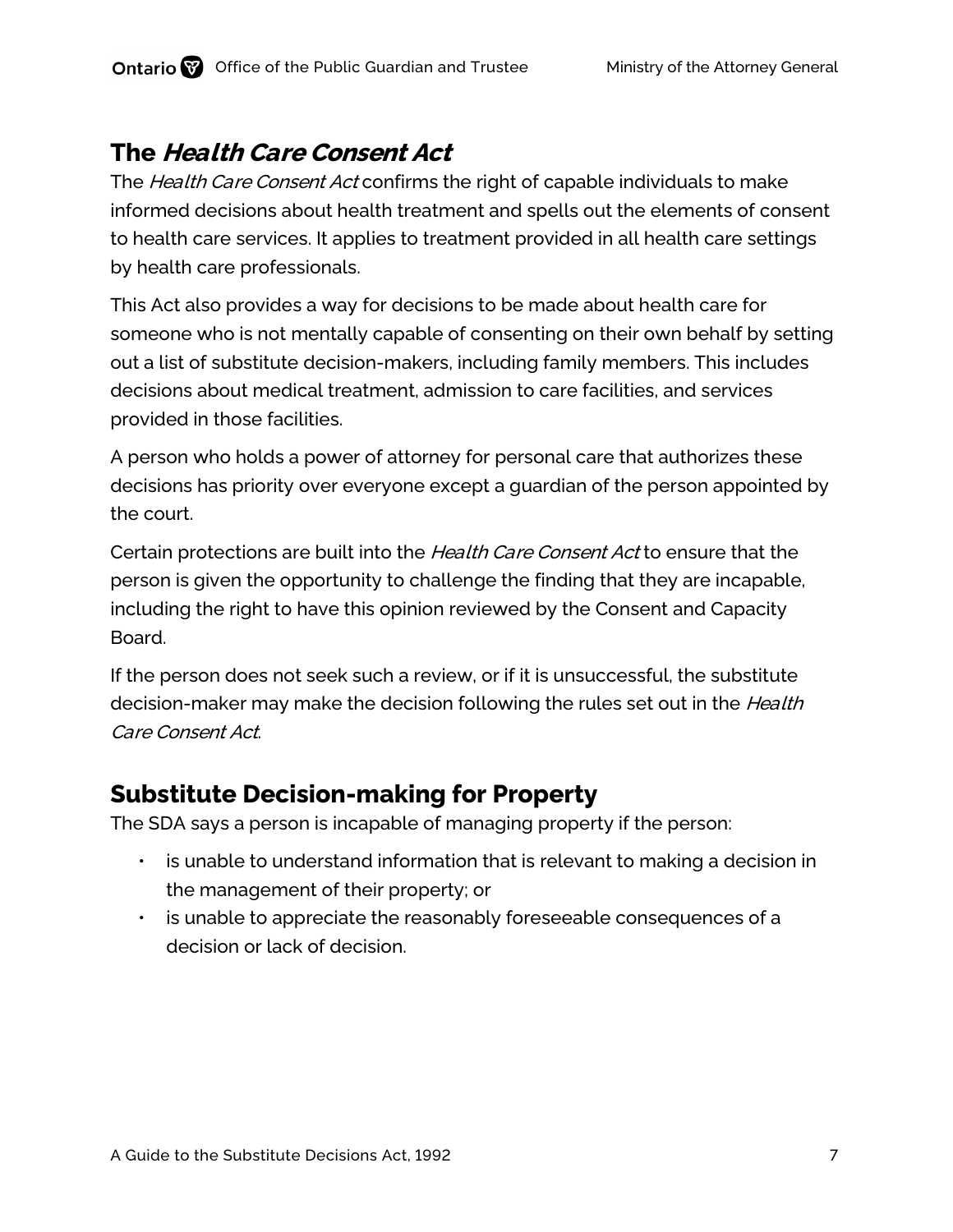Under the SDA, there are three possible ways for a substitute decision-maker to be appointed for a person who is incapable of making property decisions:

1. Through a document called a "continuing power of attorney."

This is a written authorization in which a capable person specifies the decisionmaker, called an "attorney", of their choice. No additional procedures are necessary to activate the power of attorney unless specifically stated in the power of attorney.

2. Through a process called "statutory guardianship."

This usually occurs only if a person has not made a continuing power of attorney concerning all of their property and is assessed as incapable. The Act defines what "incapacity to manage property" means. It allows assessments for this purpose to be conducted by qualified assessors. If the assessor finds that the person is mentally incapable of managing property, then "statutory guardianship" will take place.

There are different procedures for appointing a statutory guardian of property for patients of psychiatric facilities. These procedures are described in the Mental Health Act.

The statutory guardian of property will be the Public Guardian and Trustee unless a family member or other authorized person successfully applies to the Public Guardian and Trustee to assume this role.

3. Through the appointment of a guardian of property by the court.

The Act describes the process and documentation that must be submitted to the court. It also specifies who may be appointed and under what circumstances.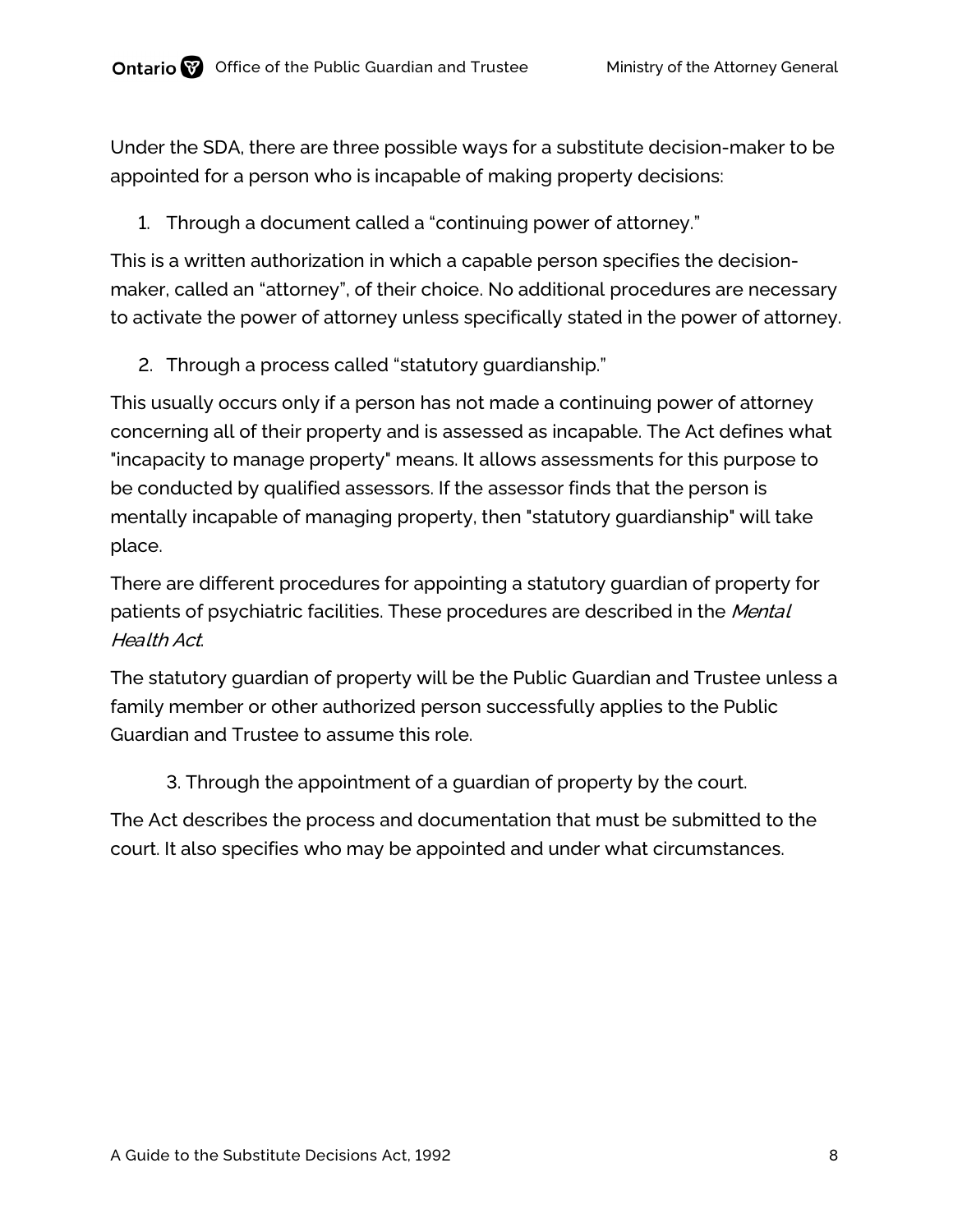# <span id="page-9-0"></span>**Continuing Powers of Attorney for Property**

A continuing power of attorney is a legal document in which a person gives someone else the authority to make decisions about their property. It is called "continuing" because it means that the decision-maker's authority continues after the person becomes unable to make those decisions themselves.

# <span id="page-9-1"></span>**Who May Give a Continuing Power of Attorney for Property**

A person may give a continuing power of attorney for property if they are at least 18 years of age and is mentally capable of giving it. People are considered capable of giving a continuing power of attorney for property if they:

- know what kind of property they have and its approximate value;
- are aware of obligations to dependants;
- know what authority their attorney will have;
- know that the attorney must account for their dealings with the property;
- know that, if capable, they may revoke or undo the power of attorney;
- appreciate that unless the attorney manages the property prudently, its value may decline; and
- appreciate the possibility that the attorney could misuse the authority.

Somebody who is not mentally capable of making property management decisions may still be capable of giving a continuing power of attorney to someone else if they meet the legal test.

# <span id="page-9-2"></span>**Who May Be an Attorney for Property**

A person may name anyone 18 years of age or older as their attorney for property. More than one person may share the responsibility as attorney. A number of people may be named as attorneys and/or other people may be named as alternatives if the primary attorney is unable or unwilling to act.

There is nothing in the Act that forces a person who is named as attorney to accept this role. Once an attorney has begun to act, they can resign. The Act specifies how this is done.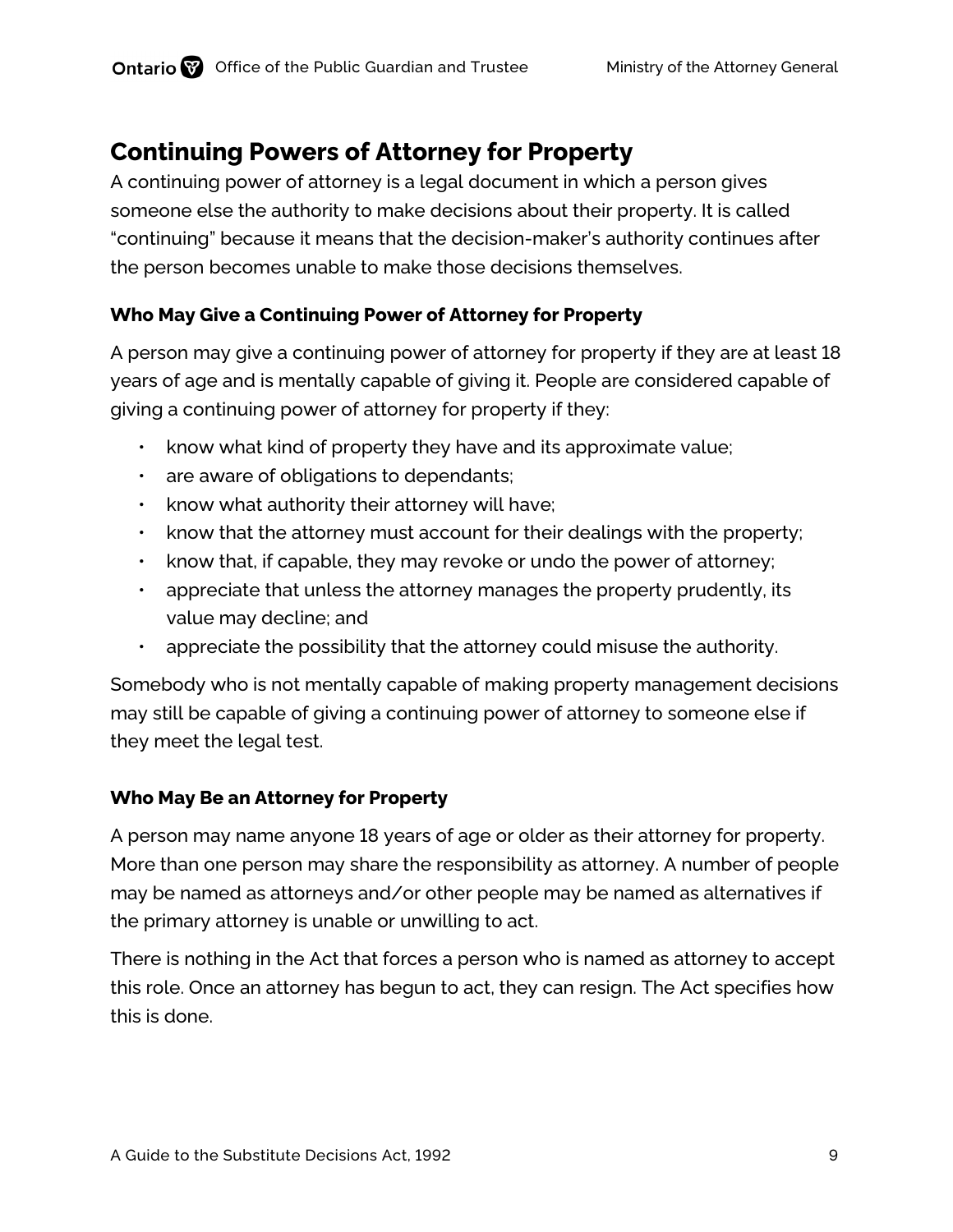## <span id="page-10-0"></span>**How Authority is Given**

The continuing power of attorney must state that it is a continuing power of attorney or express the person's intention that it can be used after they become mentally incapable. There must be two witnesses to the signature of the person giving the power of attorney.

The following people cannot be witnesses:

- the person to whom the power of attorney is given or their spouse or partner;
- the spouse or partner of the person giving the power of attorney;
- a child of the person who gives the power of attorney or someone that person has shown an intention to treat as their child;
- a person whose property is under guardianship or who has a guardian of the person; or
- a person who is under 18 years of age.

The continuing power of attorney does not need to be in any particular form.

## <span id="page-10-1"></span>**How Authority is Cancelled ('Revoked')**

While still mentally capable of giving a power of attorney, a person may cancel (revoke) a power of attorney they have made. A power of attorney is revoked in the same way that it is given: in writing, with two witnesses. The rules on who cannot be a witness are the same as those for how authority is given.

# <span id="page-10-2"></span>**What an Attorney for Property Can Do**

The attorney may be given the authority to make any type of decision related to the person's property that the person could make themselves, except make a will. The power of attorney may limit the attorney's authority. For example, the power of attorney may state that the attorney cannot deal with certain types of property. As well, the power of attorney may contain conditions on how the property is to be managed. For example, it might state that loans to individuals or certain types of investments cannot be made, or it might prohibit the sale of the family homestead.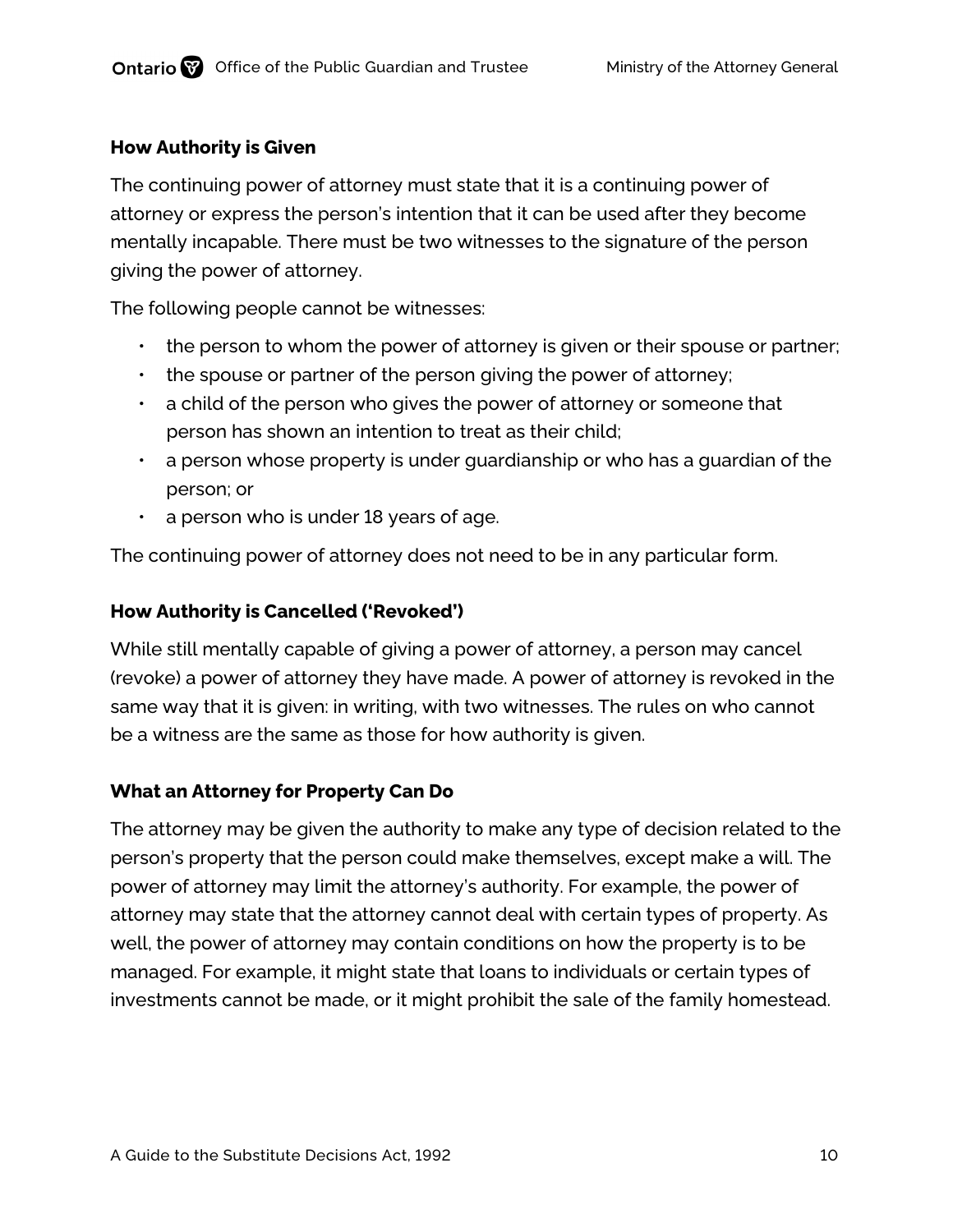## <span id="page-11-0"></span>**Powers and Duties of an Attorney for Property**

Attorneys for property will generally be able to do anything with respect to finances (property) that the person could normally do except make a will, subject to any conditions or restrictions in the power of attorney.

The duties of attorneys for property include:

- $\cdot$  to act diligently, with honesty and integrity, and in good faith;
- $\cdot$  to explain the attorney's powers and duties to the incapable person;
- to encourage the person to participate, to the best of their abilities, in
- decisions about their property;
- to seek to foster regular personal contact between the incapable person and supportive family members and friends; and
- $\cdot$  to consult from time to time with supportive family and friends of the incapable person, and with those who provide personal care to the person.

Attorneys must put the financial needs of the incapable person first. If there are funds left over, the needs of the person's dependants are the next priority. It is only if there is sufficient money still available to look after the incapable person and his/her dependants that it may be spent to satisfy the person's other legal obligations.

Attorneys must keep accounts of all transactions. The regulations made under the Act explain all the rules about accounts. The Act provides guidelines for how money may be spent on gifts, loans, and charitable donations.

## <span id="page-11-1"></span>**Compensation for an Attorney for Property**

An attorney is entitled to take payment at a rate set out in the law, unless the power of attorney for property says otherwise. The amounts are the same as those allowed to "guardians" of property (people who are appointed under the SDA by the court or by the Public Guardian and Trustee).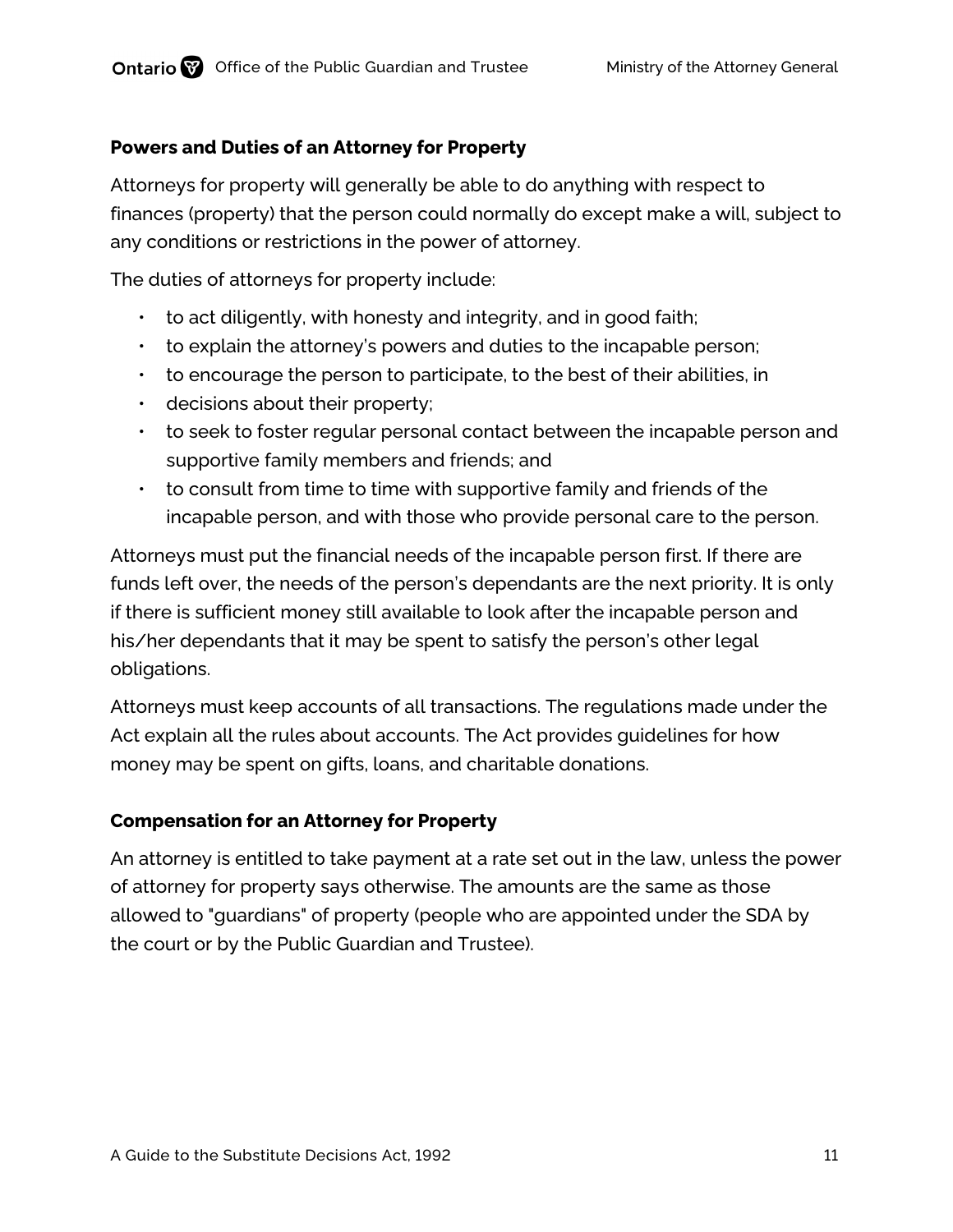The current rate permitted to guardians and attorneys for property is 3% on monies received and paid out and 3/5 of 1% on the average annual value of the assets. An attorney for property who receives compensation is required by law to exercise the degree of care, diligence and skill that a person in the business of managing property must exercise.

#### <span id="page-12-0"></span>**How a Continuing Power of Attorney for Property Comes into Effect**

There are different approaches:

- A power of attorney may say that it will not take effect until something specific happens (for example, the document may state that it cannot be used until the person becomes mentally incapable of making financial decisions);
- If there is no such clause, the continuing power of attorney will be effective immediately.

#### <span id="page-12-1"></span>**Postponed Effectiveness until Incapacity**

If a person decides to delay the power of attorney from coming into effect until they are incapable, there has to be a way to determine their capacity. The power of attorney may state how the attorney is to determine if the person has become incapable in case there is any question. The power of attorney could, for example, name someone such as a relative, a friend or a family doctor to decide.

If the power of attorney cannot be used until the person becomes incapable, but does not say how incapacity will be decided, the Act says the power of attorney is effective when:

- the attorney is notified by an assessor that the assessor has performed an assessment of the grantor's capacity and has found that the grantor is incapable of managing property; or
- the attorney is notified that a certificate of incapacity has been issued in respect of the grantor under the Mental Health Act.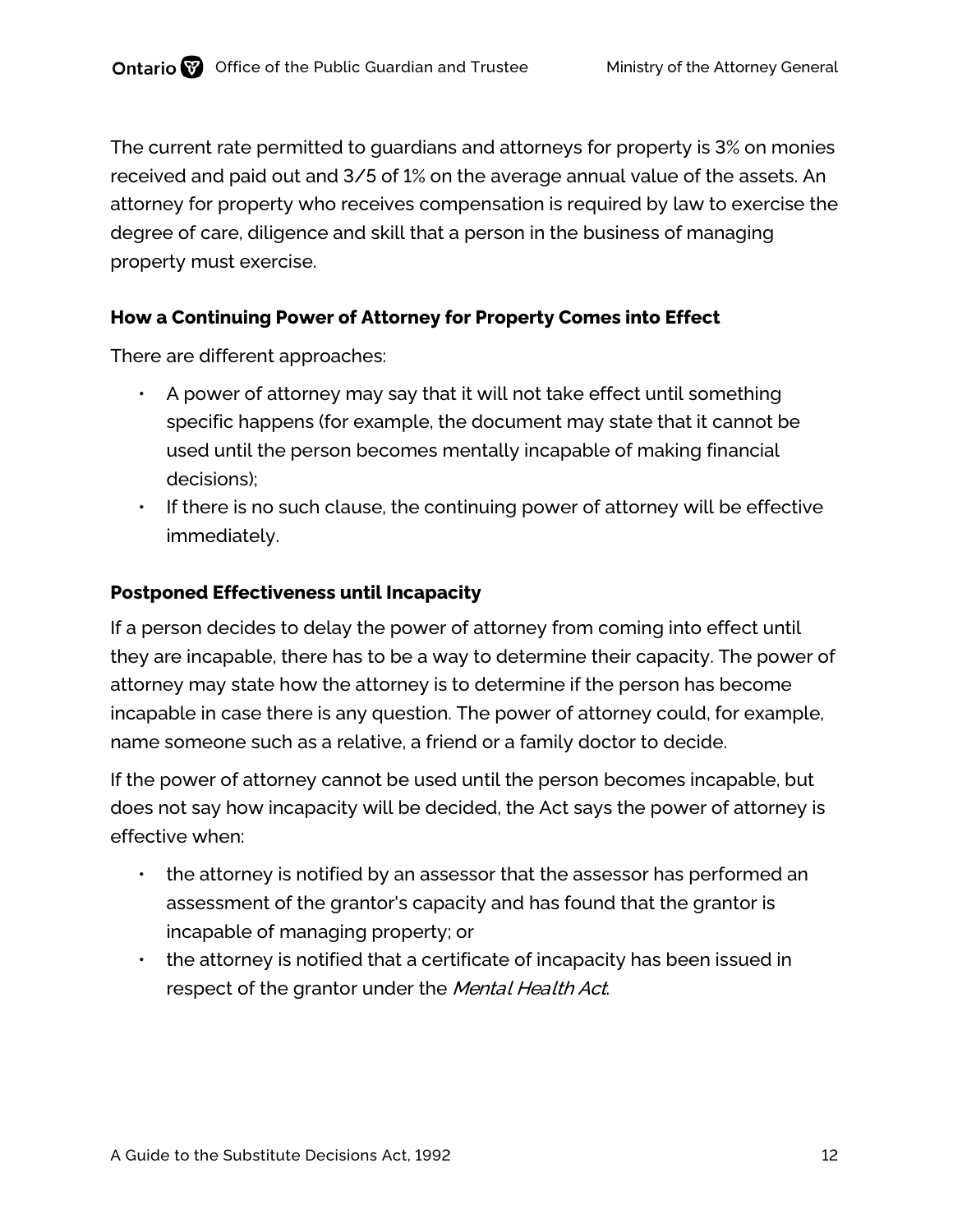## <span id="page-13-0"></span>**Immediate Effectiveness**

The second option – making the power of attorney effective immediately – avoids the need for the above procedures. No determination of incapacity is required. The attorney will not necessarily take over decision-making right away, but they have has the authority to do so if it is necessary. As a precaution against misuse, some people may choose to leave such a document with a trusted third party – their lawyer, for example.

If a power of attorney for property is silent about when it comes into effect, it is effective immediately.

# <span id="page-13-1"></span>**Guardianship of Property**

A guardian of property is appointed after a person has become incapable, rather than being chosen by the individual in advance. There are two kinds of guardianship for property: statutory guardianship and court-ordered guardianship.

# <span id="page-13-2"></span>**Statutory Guardianship of Property**

Statutory guardianship means that a guardian is appointed to manage property without going to court. There are two ways that statutory guardianship can occur.

# <span id="page-13-3"></span>**Patients in Psychiatric Facilities**

The first way is clearly limited to patients in psychiatric facilities. The Mental Health Act defines a psychiatric facility as a designated facility for the observation, care and treatment of persons suffering from mental disorder.

The Public Guardian and Trustee will become the statutory guardian of a patient in a psychiatric facility that is assessed as incapable of managing property. The Mental Health Act describes the process for issuing a Certificate of Incapacity. The patient has the right to a review of the finding of incapacity, through a proceeding at the Consent and Capacity Board. The doctor is required to advise the patient of their right to ask for this review at the time the Certificate of Incapacity is issued.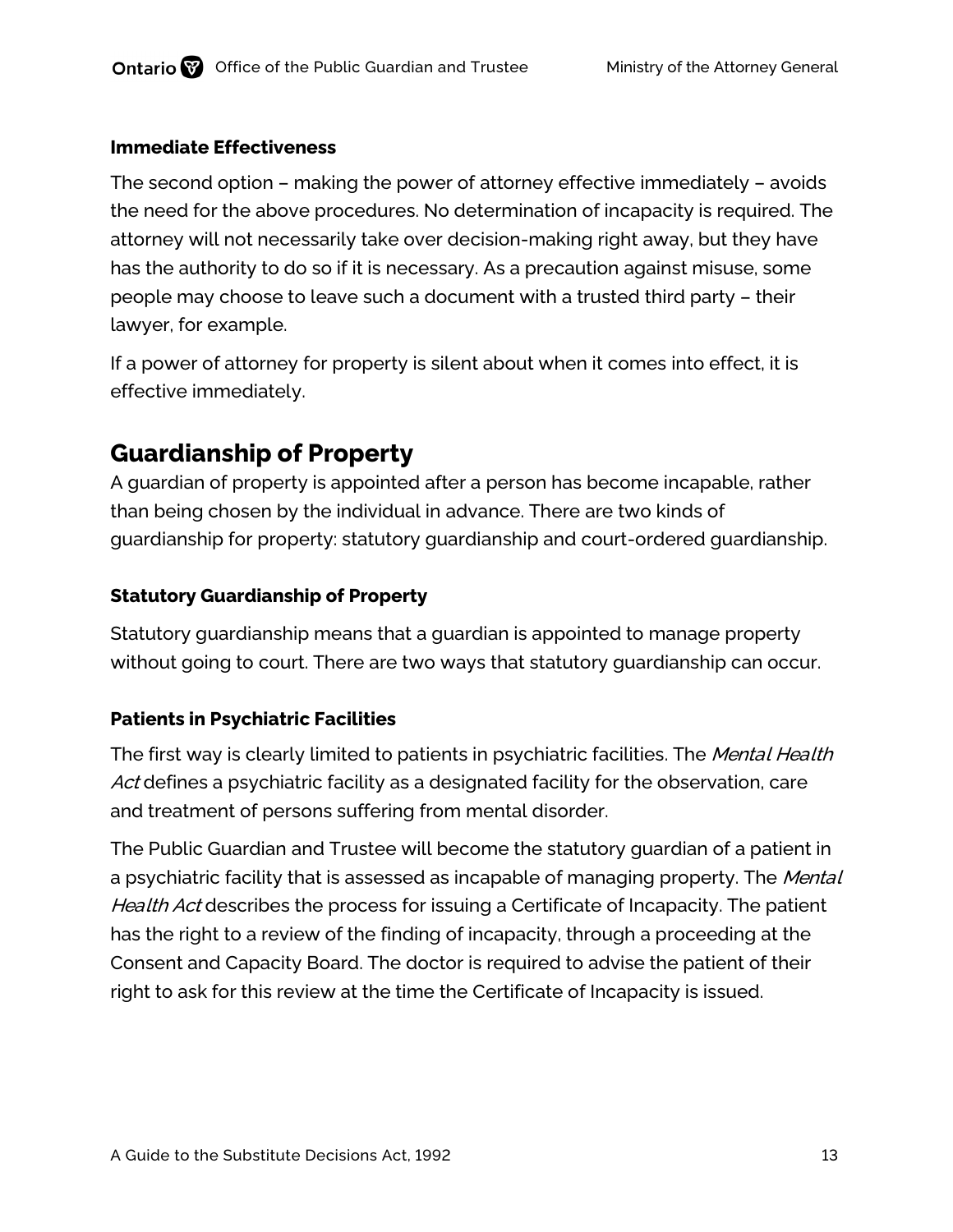This type of statutory guardianship is not new. However, before the SDA, outpatients of psychiatric facilities and residents of facilities for persons with a developmental disability were also covered by this process. However, since the SDA, these two groups are not treated any differently than the general population.

## <span id="page-14-0"></span>**Members of the Community, Including Patients in Other Facilities**

People in the community, including patients in non-psychiatric facilities, may come under statutory guardianship through a different process. The Public Guardian and Trustee will become the statutory guardian if the person is assessed as incapable of managing property and an independent assessor issues a Certificate of Incapacity to the Public Guardian and Trustee.

The Act specifies the process that must be followed to let the person know what is happening and what their rights are:

- an assessment for statutory guardianship cannot be performed until the assessor explains to the person its purpose, the effect of the finding about the person's capacity and the person's right to refuse to be assessed; and
- when an assessor issues a Certificate of Incapacity to the Public Guardian and Trustee, the Public Guardian and Trustee must ensure that the person is informed, in an appropriate manner, that the Public Guardian and Trustee has become the person's statutory guardian, and that the person is entitled to apply to the Consent and Capacity Board for a review of the assessor's finding that the person is incapable of managing property.

There is no requirement that any person in the community or in other facilities be assessed for their capacity to manage property. The only people who must be assessed are inpatients of psychiatric facilities.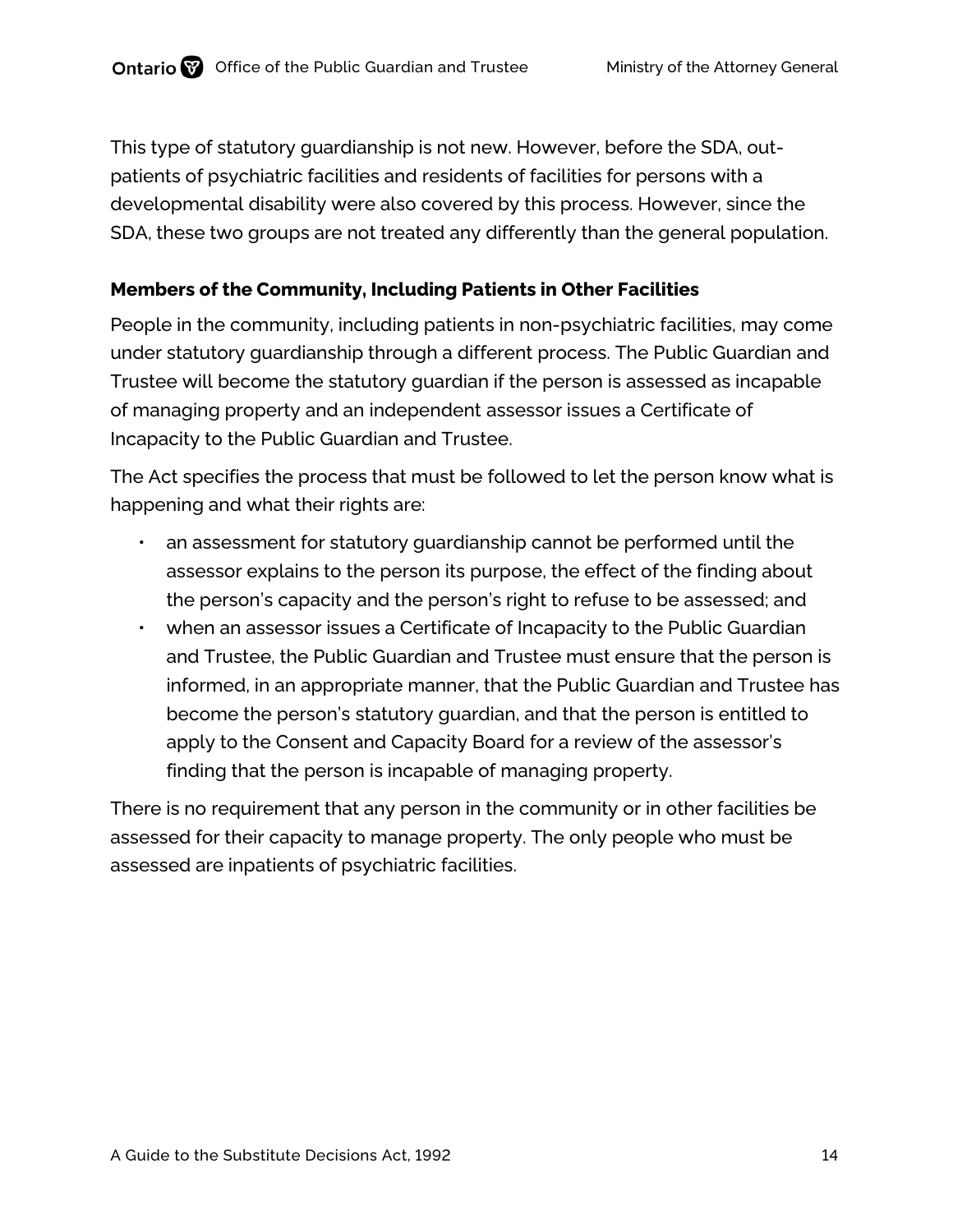## Termination of Statutory Guardianship by an Attorney under A Continuing Powers of Attorney for Property

If the Public Guardian and Trustee becomes the person's statutory guardian, and there is a previously granted continuing power of attorney for property over all of the person's property, the statutory guardianship can be terminated by the attorney providing specific documentation to the Public Guardian and Trustee.

Once the Public Guardian and Trustee receives an authenticated copy of the power of attorney for property, a written undertaking signed by the attorney to act in accordance with the power of attorney, and satisfactory proof of the attorney's identity, the statutory guardianship by the Public Guardian and Trustee is terminated. The attorney then manages the property of the incapable person under the authority of the power of attorney.

## <span id="page-15-0"></span>**Replacing the Public Guardian and Trustee as Statutory Guardian**

Because there is not always a power of attorney in existence that can be used to terminate the statutory guardianship, there is a process in the Act that allows an incapable person's spouse, partner, relative (defined as someone related by blood, marriage or adoption), attorney under a power of attorney made before incapacity that does not grant authority over all the person's property, or, in certain circumstances, trust corporations, to apply to take over statutory guardianship from the Public Guardian and Trustee.

These applications must include a management plan for the property. A management plan is a specific form that outlines the steps the guardian intends to take in managing the person's property.

In reviewing the application, the Public Guardian and Trustee must consider the management plan but must also consider the incapable person's current wishes and the closeness of the applicant's relationship with the incapable person. The Public Guardian and Trustee may require the applicant to provide security as a condition of approving the application.

If the Public Guardian and Trustee refuses the application and the applicant disputes this decision, then the Public Guardian and Trustee must bring a court application to ask the court to decide whether the refusal was reasonable.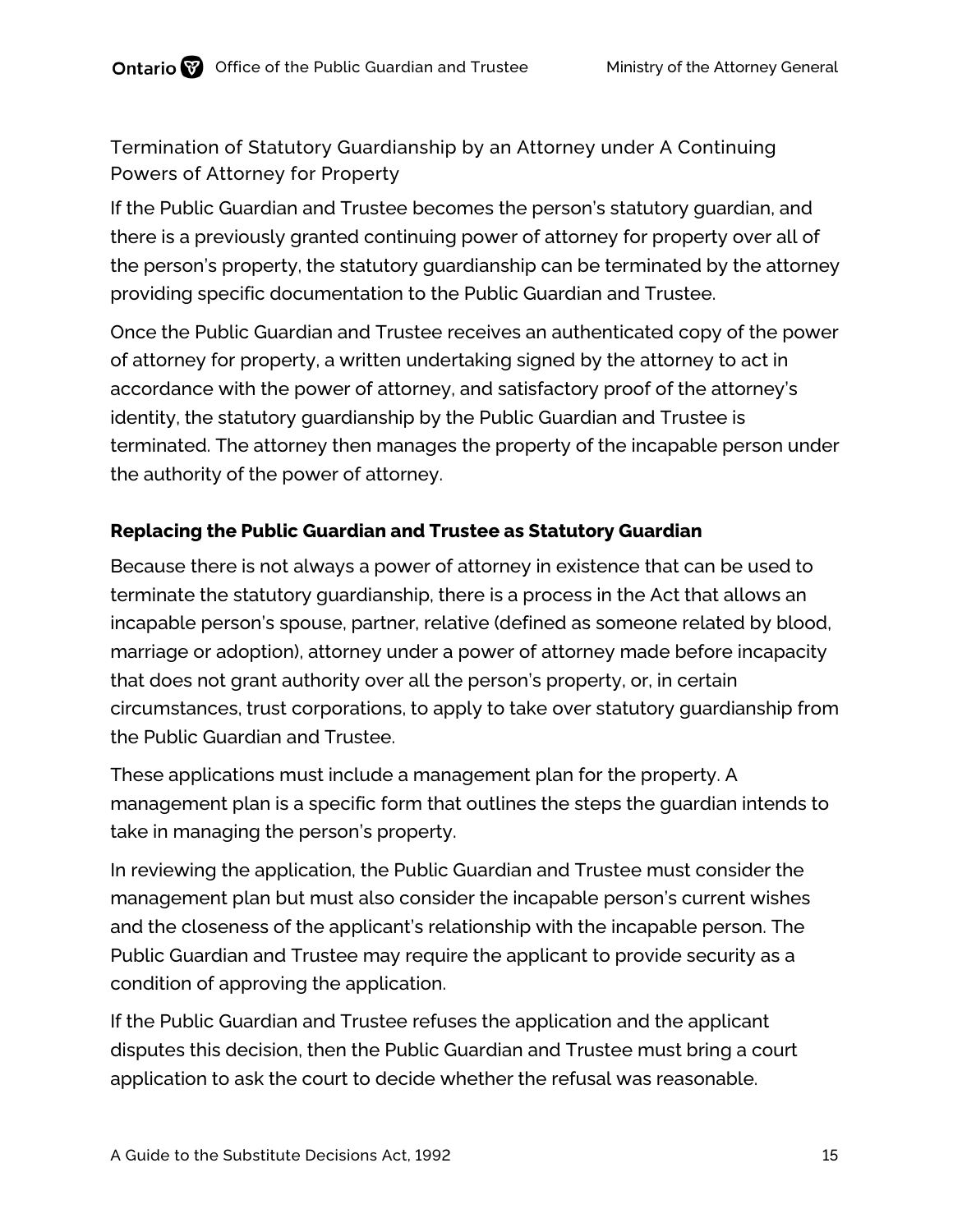## <span id="page-16-0"></span>**Court-Ordered Guardianship of Property**

Sometimes it may be appropriate for the court to decide guardianship. For example, an application to the court for the appointment of a guardian might be brought in situations in which neither a power of attorney or a statutory guardianship is available or appropriate. These situations could include the following:

- The person who is believed to be incapable and in need of guardianship refuses to be assessed;
- The person seeking to act as guardian is ineligible to apply to replace the Public Guardian and Trustee; or
- There are grounds to believe there has been mismanagement by the attorney or the statutory guardian.

Before the court can make an order appointing a guardian of property, the judge must find that:

- the individual is incapable of managing their property; and
- the incapable person needs to have decisions made about their property.

In addition, the court will not appoint a guardian if it is satisfied that the need for making decisions can be met by an alternative course of action that:

- does not require the court to find the person to be incapable of managing property; or
- is less restrictive of the person's decision-making rights than the appointment of a guardian.

The court will also consider the suitability of the proposed guardian and the management plan. The person applying to court to become the guardian must inform the incapable person that the application is being made to the court and that they have a right to oppose the application.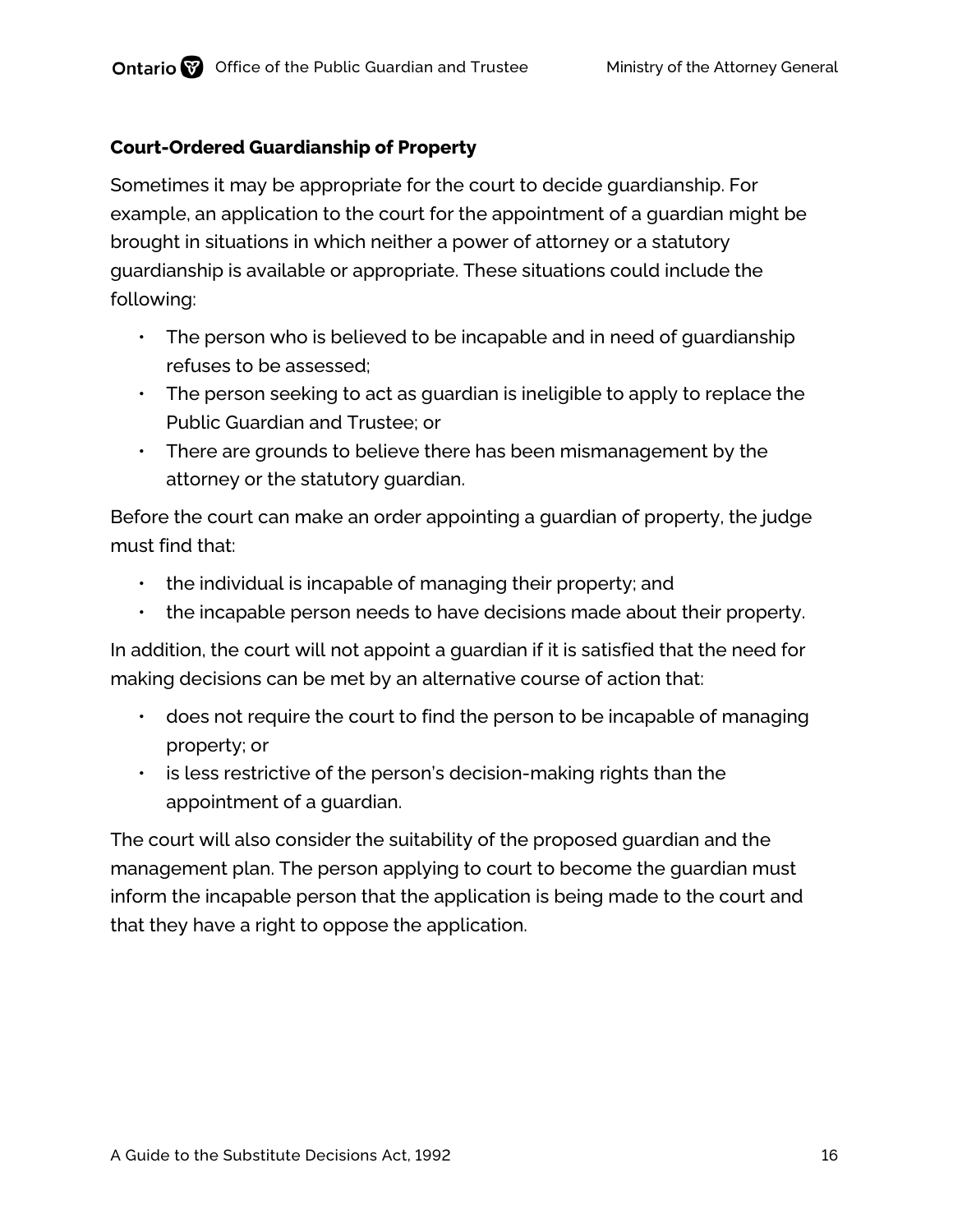## <span id="page-17-0"></span>**Who May Be a Guardian of Property**

Although anyone, including the Public Guardian and Trustee, may ask the court to appoint a guardian of property for someone incapable of making financial decisions, there are restrictions on who may be appointed as a guardian.

First, a guardian must be at least 18 years old. Second, with certain specific exceptions, people who provide health care or residential, social, training or support services to an incapable person for pay cannot be appointed as the financial guardian. The exceptions to this rule are:

- the incapable person's spouse, partner or relative;
- the person's attorney for personal care; or
- the attorney under a continuing power of attorney for property.

The court may appoint more than one guardian. If more than one guardian is appointed, they may share the job or be given different responsibilities.

## <span id="page-17-1"></span>**Streamlined Court Process Available**

In some cases, undisputed court applications will not require a formal hearing. A judge will make a decision based on material provided in writing for the court application.

# <span id="page-17-2"></span>**Existing Orders under the Mental Incompetency Act**

Court orders which were made appointing a "committee of the estate" (this means a guardian of property) under the Mental Incompetency Act continue to be valid if they were registered with the Public Guardian and Trustee prior to April 3, 1997 or have been approved by the court since then.

Under the SDA, the person already appointed under the order has to abide by the terms of the court order and by the rules in the Act concerning the duties and obligations of a guardian. The "committee of the estate" has to provide information to the Public Guardian and Trustee so that the Office has a record of who is acting as guardian and what their powers are.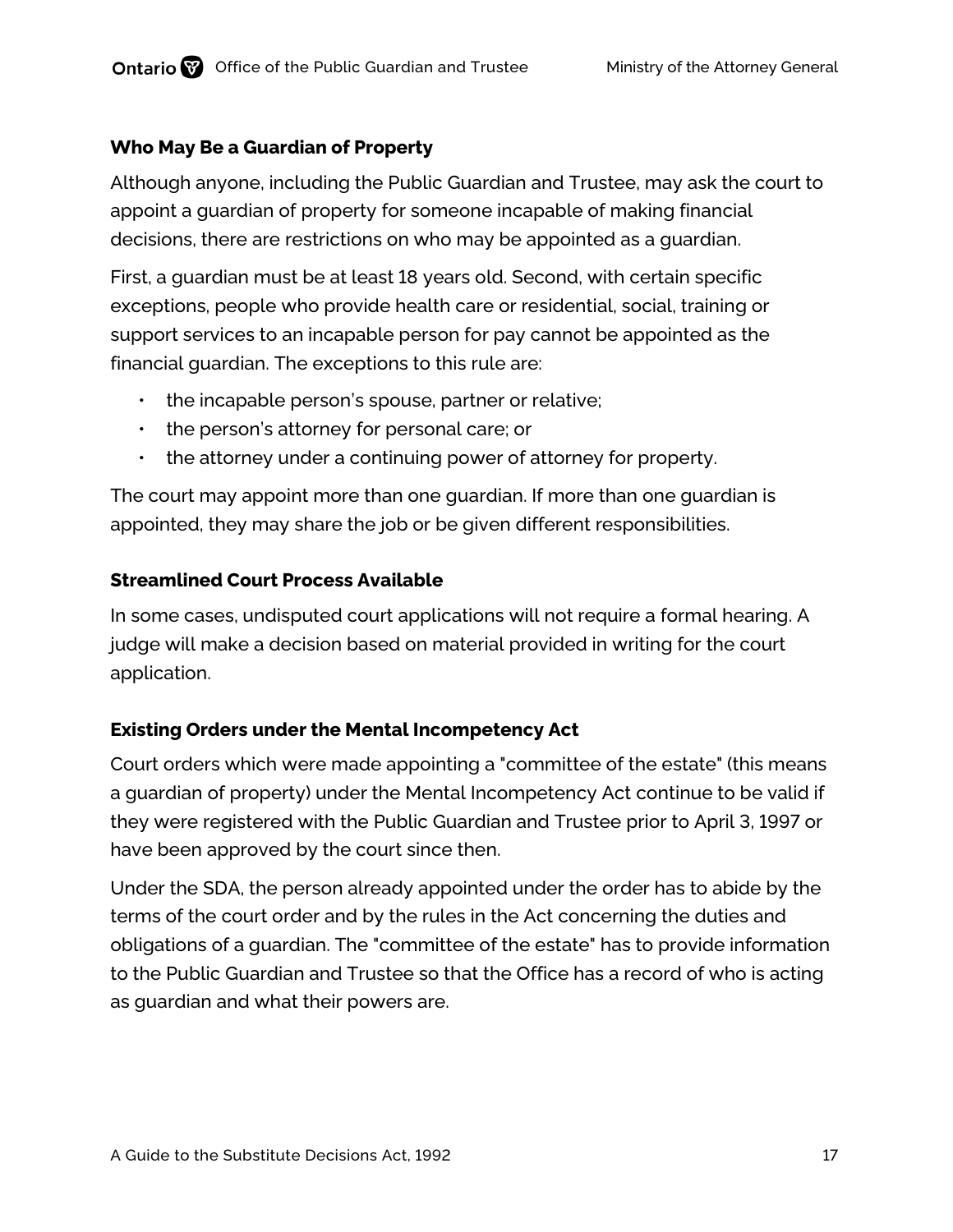#### <span id="page-18-0"></span>**Court Orders for Assessment of Capacity to Manage Property**

In some cases, the court may order that a person's mental capacity be assessed if there are reasonable grounds to believe the person is incapable of making financial decisions. Under certain circumstances – and under certain conditions – the court may authorize the use of force to obtain the assessment.

#### <span id="page-18-1"></span>**Powers and Duties of a Guardian of Property**

Guardians, whether appointed by statute or by the court, have the same powers and duties as attorneys. See p.10.

Guardians must keep accounts and records about the property they manage and the transactions they make on behalf of the person they are appointed to act for. The rules about these accounts and records are set out in a regulation made under the SDA.

The only additional duty a guardian has that an attorney does not have is that a guardian must prepare a management plan for review by the Public Guardian and Trustee at the time of assuming guardianship (where the guardian is appointed by the court, the judge also reviews the management plan).

Accounts and records kept by the guardian must be made available to certain people on request, including the Public Guardian and Trustee.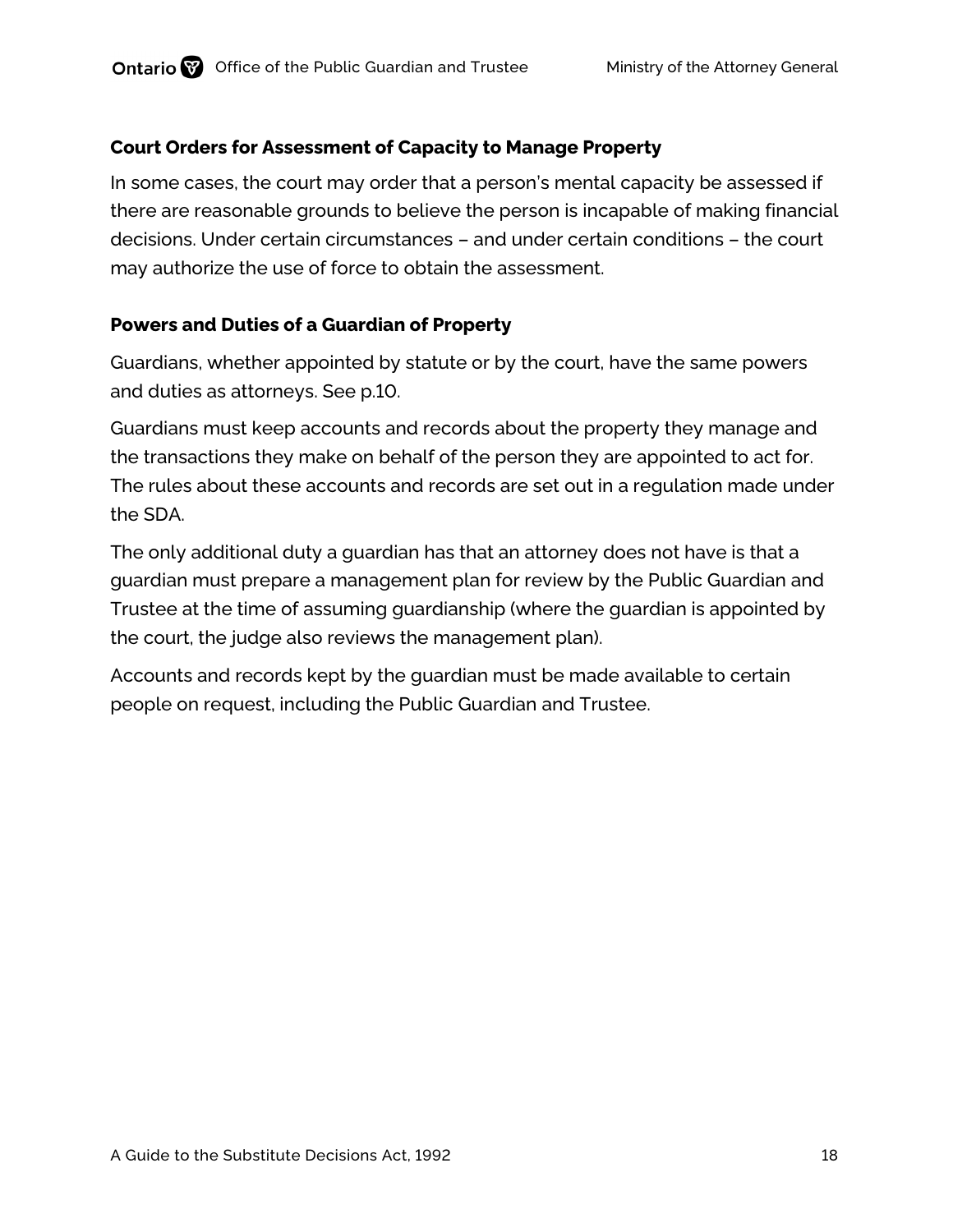# <span id="page-19-0"></span>**Substitute Decision-making for Personal Care**

The SDA sets out how substitute decisions may be made for a person who is incapable of personal care. Personal care includes health care, food, living arrangements or housing, clothing, hygiene, and safety. The Act says a person is incapable of making personal care decisions if the person:

- is unable to understand information that is relevant to making a decision concerning their own health care, nutrition, shelter, clothing, hygiene, or safety; or
- is unable to appreciate the reasonably foreseeable consequences of a decision or lack of decision in these matters.

If a person is incapable of making personal care decisions, that person may need someone else with legal authority to make decisions for them. The rules and procedures in the Act that apply to substitute decision-making for personal care are different from those that apply to property.

There are two ways to appoint a decision-maker for a person who is incapable of managing personal care:

1. Through a "power of attorney for personal care".

A power of attorney for personal care is a written authorization in which a person specifies the decision-maker of their choice called an "attorney". It must be made before the person becomes incapable. The power of attorney may give specific instructions to the decision-maker.

2. Through the appointment of a guardian by the court.

The process of applying to the court for guardianship of the person is similar to that for property. In both cases, court-ordered guardianship is considered a last resort, and there are strict limits on when it can be imposed.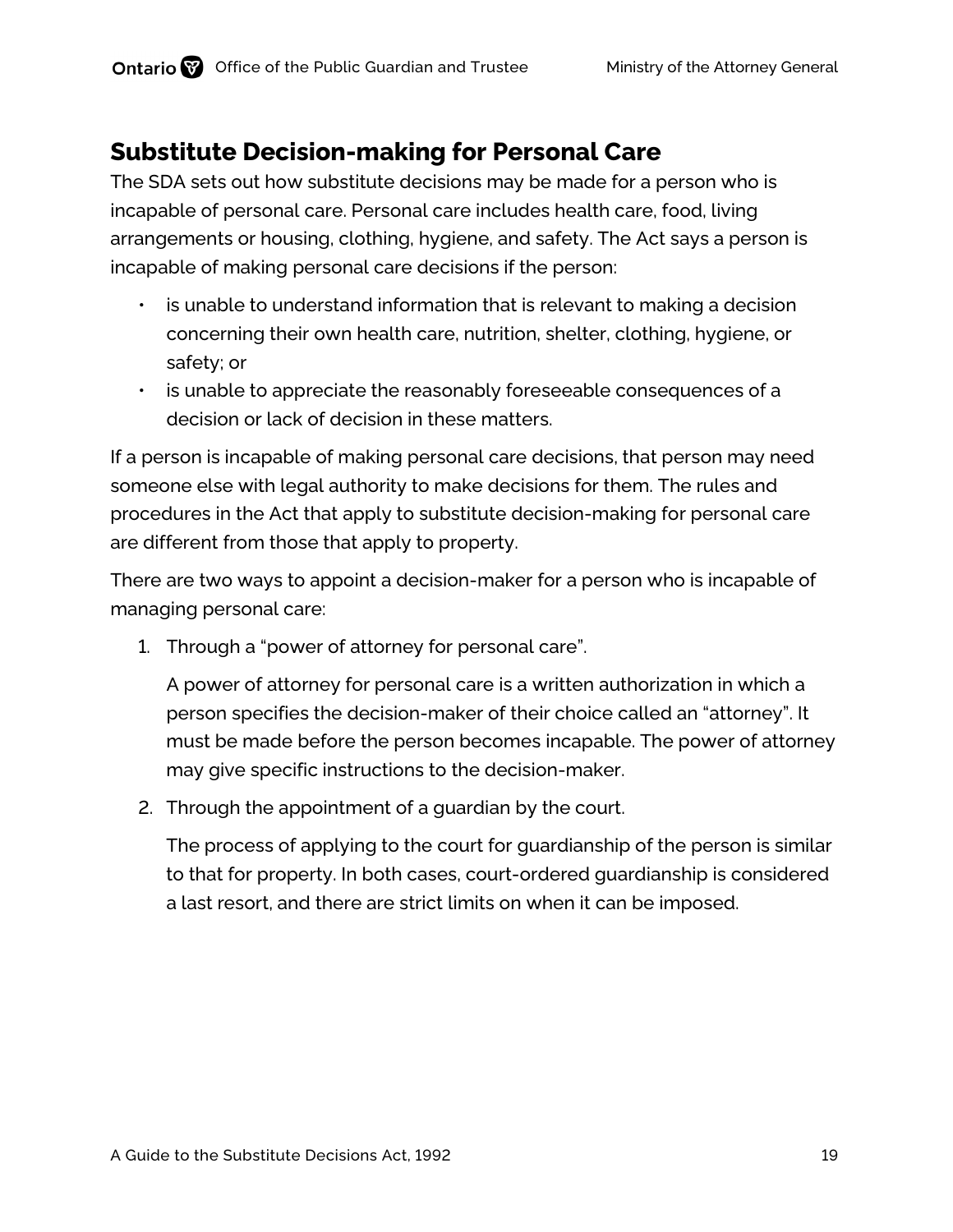#### <span id="page-20-0"></span>**Powers of Attorney for Personal Care**

A power of attorney for personal care is a legal document by which a capable individual gives someone else the authority to make personal care decisions on their behalf.

A power of attorney for personal care only comes into effect if the *Health Care* Consent Act applies to the decision or the attorney has reasonable grounds to believe that the grantor is not capable of making the personal care decision. This differs from a power of attorney for property which is effective immediately unless the power of attorney for property states otherwise.

#### <span id="page-20-1"></span>**Who May Give a Power of Attorney for Personal Care**

A person must be at least 16 years of age and have the necessary mental capacity to give a power of attorney for personal care.

A person is considered capable of giving a power of attorney for personal care if they can:

- understand whether the attorney has a genuine concern for their welfare; and
- appreciate that the attorney may need to make personal care decisions on their behalf.

Even if a person is unable to make their own personal care decisions, they may still be capable of giving someone a power of attorney for personal care.

#### <span id="page-20-2"></span>**Who May Be an Attorney for Personal Care**

A person may name anyone who is at least 16 years old as their attorney for personal care as long as the attorney does not provide them with health care or with residential, social, training or support services for pay. This rule was made to try to ensure that the attorney does not have a conflict of interest when it comes to personal care decisions. There is an exception - this rule does not apply to a spouse, partner, or relative.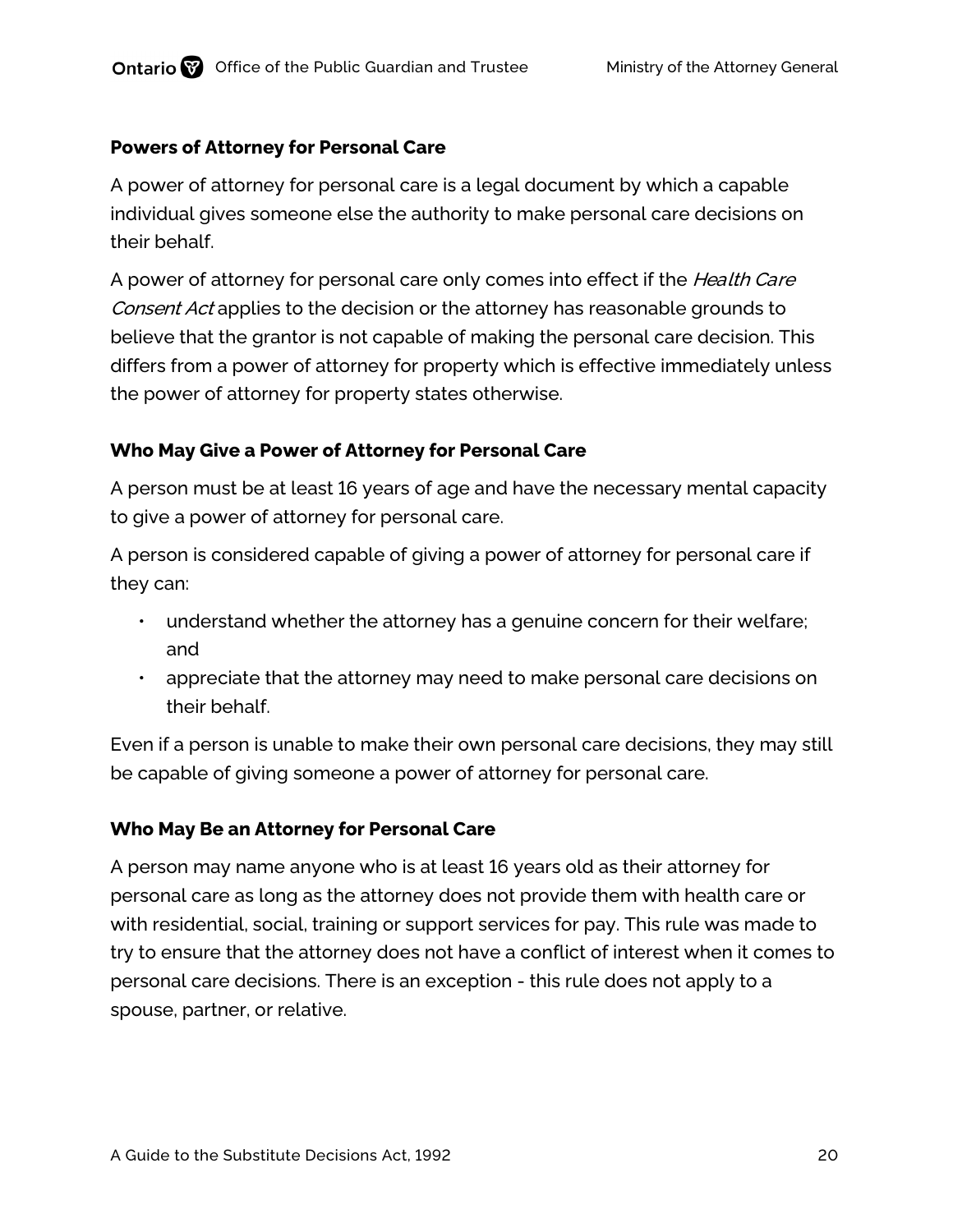More than one person may share the responsibility as attorney, or one person may be named as the attorney and another as an alternative, in case the first choice cannot act when the time comes. It is also possible to divide decision-making authority among different attorneys. For example, one attorney might make decisions about housing and another about health care.

Nothing in the Act forces a person who is named as attorney to accept this role. Once an attorney has begun to act, they can resign. There are rules in the Act about how this is done.

#### What an Attorney for Personal Care Can Do

The power of attorney may give full authority or may limit the attorney to certain areas of personal care. Among other things, the power of attorney can give the attorney the authority to give or refuse consent to medical treatment on the person's behalf. If the person becomes incapable of making their own treatment decisions, the *Health Care Consent Act* will recognize the authority of the attorney for personal care unless there is a court appointed guardian of the person.

#### <span id="page-21-0"></span>**Power of Attorney for Personal Care May Contain Instructions**

The power of attorney may include instructions to the attorney. If instructions are included, the person making them must have the capacity to make the relevant personal care decision when they make the power of attorney. For example, the person who gives the power of attorney may have strong feelings about where they want to live, or under what conditions they would consent to certain kinds of medical treatment. If there are specific instructions in the power of attorney, the attorney must follow those instructions unless it is impossible to do so.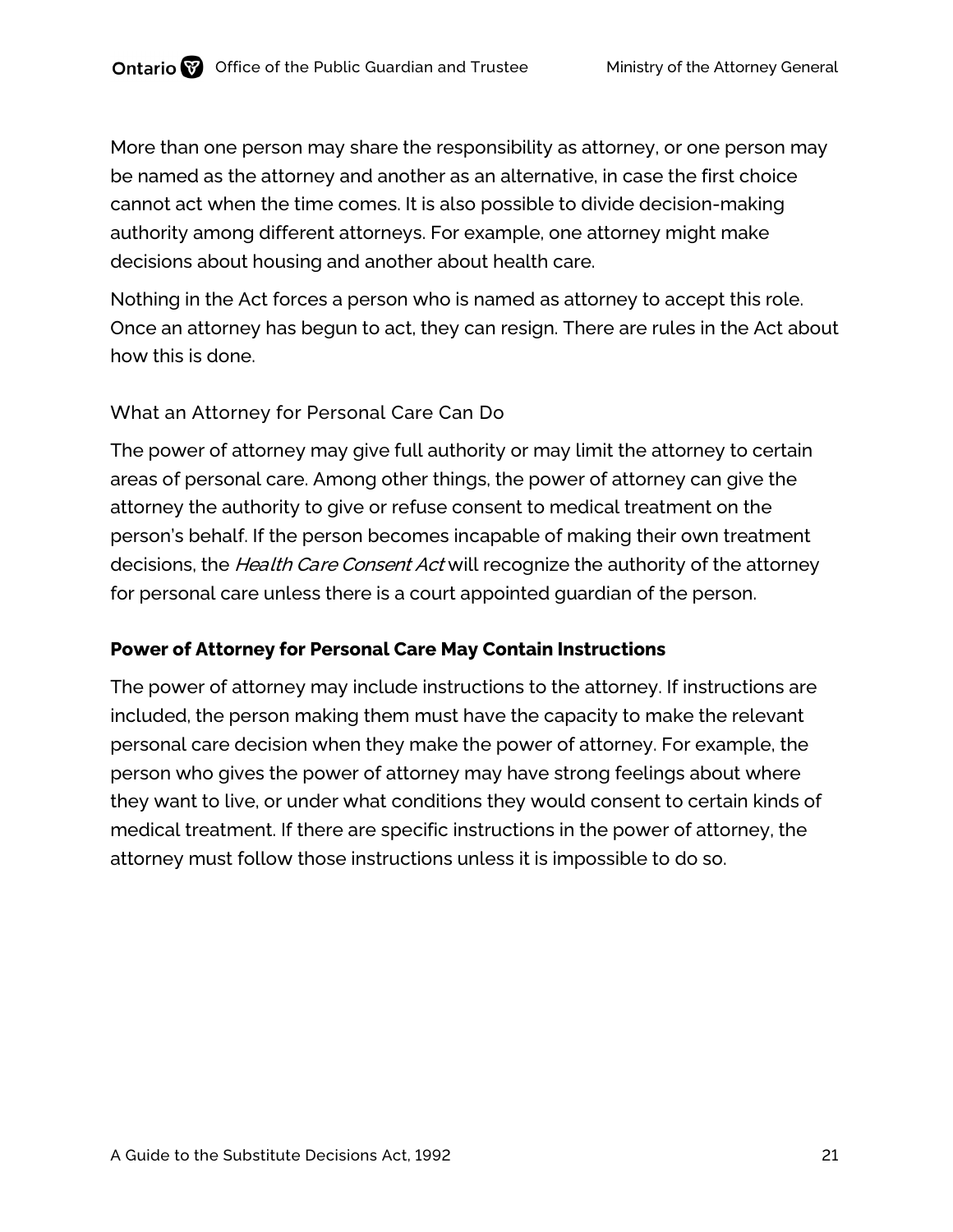If the incapable person does not include any specific instructions, or if the instructions don't apply to the decision that must be made, the attorney must try to find out if the person expressed any other wishes when they were mentally capable. Those wishes could have been spoken or written down. The attorney's decisions must be based on those prior capable wishes unless it is impossible to do so. If the person did not express specific wishes, or if it is impossible to carry them out, the attorney must make a decision that is in the person's best interests. In deciding what the best interests are, the attorney must consider:

- any current wishes the incapable person may have;
- the values and beliefs the incapable person held while they were capable;
- $\cdot$  whether the decision is likely to improve the incapable person's quality of life or
- prevent it from becoming worse; and
- $\cdot$  the expected benefits of the decision compared to the risks of making another decision.

## <span id="page-22-0"></span>**Using a Power of Attorney for Personal Care**

Unlike the continuing power of attorney for property which can become effective

immediately, a power of attorney for personal care can only be used during the period of time that it is believed that the grantor is incapable of personal care decisions.

Once a power of attorney for personal care has been signed, no special procedure is required to use it if:

- the Health Care Consent Act applies to the decision to be made and that Act authorizes the attorney to make the decision; or
- the attorney has reasonable grounds to believe the person is incapable of making the decision, subject to any condition in the power of attorney that prevents the attorney from acting unless the grantor's incapacity has been confirmed. If the power of attorney document includes this condition, it may also state how the attorney is to determine if the person has become incapable.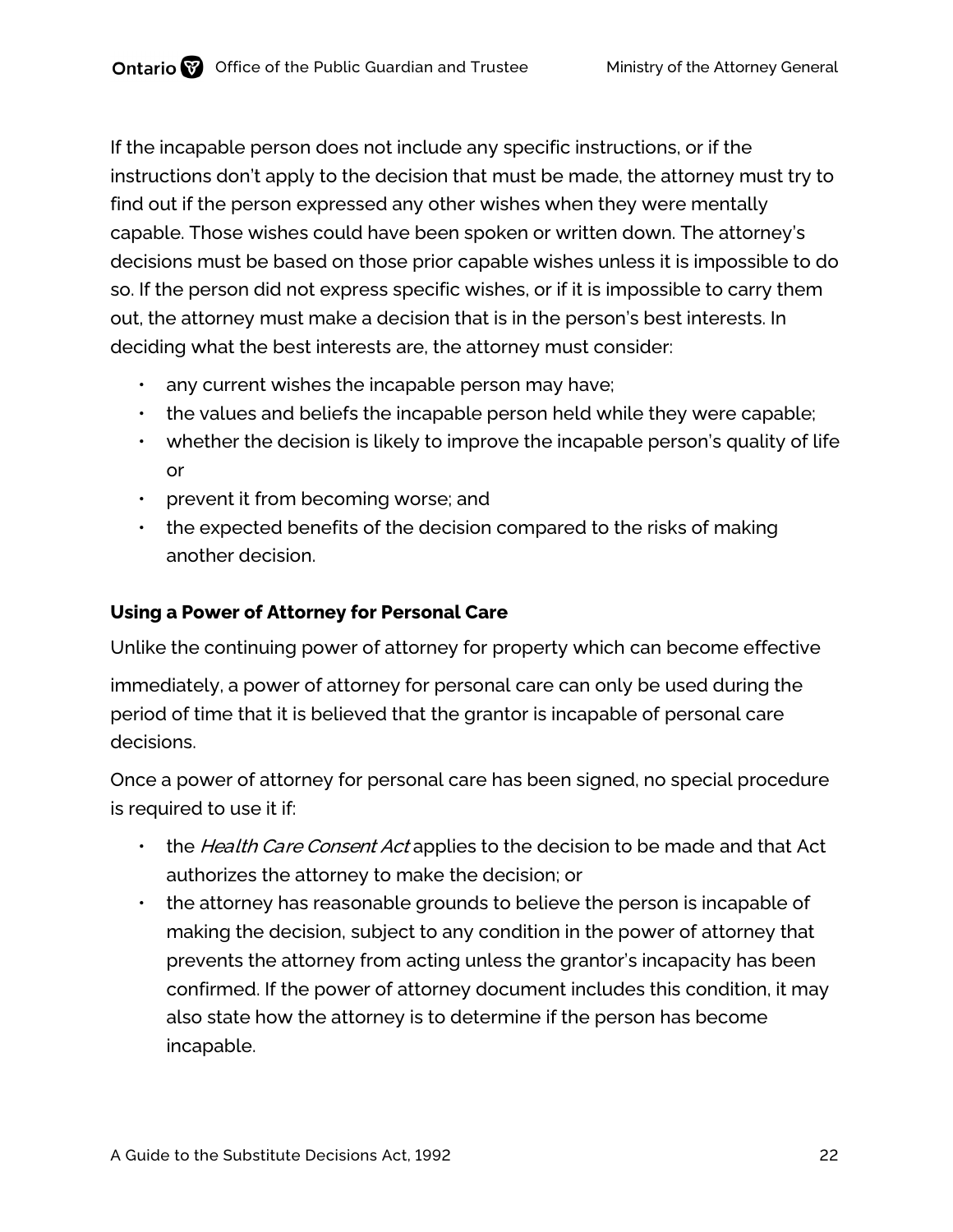If the power of attorney says it can't be used until the grantor's incapacity has been confirmed, but does not say how incapacity will be decided, the Act says the power of attorney comes into effect when the attorney receives a notice from an assessor stating that the assessor has performed an assessment of the grantor's capacity and has found that the grantor is incapable of personal care.

## <span id="page-23-0"></span>**Special Powers of Attorney**

Some people want to make a power of attorney for personal care which can be used even if they later challenge the attorney's authority to make decisions for them during a period of incapacity.

Why would anyone want to do that? Some people with certain types of illness are aware that they may go through periods when they need help and treatment but will resist attempts to provide it. During those periods, they may object to having decisions made for them because of their mental condition, even though they would agree with those decisions if they were fully capable. The decisions may involve treating an incapable person or taking them to a safe place.

To address this concern, the Act allows people to make a special power of attorney that allows the attorney to proceed with decisions for personal care over the objections of the grantor. For example, if a person wants to give their attorney specific authority to use necessary and reasonable force to get the person's mental capacity assessed or to take the person to a treatment centre against their will, those instructions may be written into the power of attorney. The power of attorney may also contain a specific provision that gives up the grantor's right to apply to the Consent and Capacity Board to review a finding of incapacity. Making this special type of power of attorney involves a deliberate choice by a person who, at the time, is capable of personal care decisions. The person chooses to waive their right to challenge having their decision-making powers removed during their incapacity. The Act is very careful to put in place safeguards to ensure that people realize what they are giving up when they sign these types of special powers of attorney.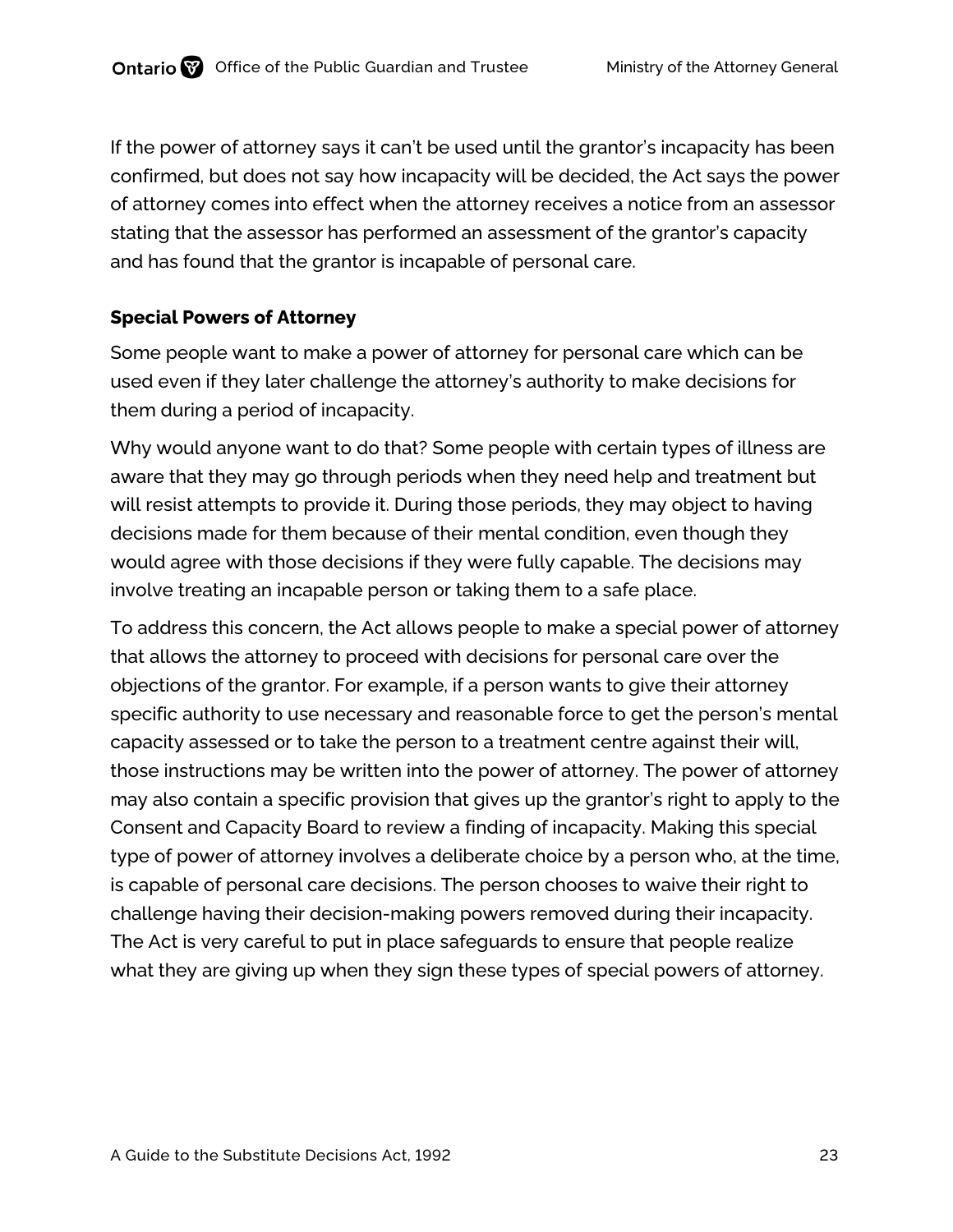Two things must happen before these special types of provisions in a power of attorney for personal care can be effective:

- at the time the power of attorney was signed, or within 30 days, the grantor must sign an additional statement that they understand the special provisions in the power of attorney, and that the power of attorney may only be revoked if an assessor confirms that the grantor is capable of personal care; and
- within 30 days of signing the power of attorney, an assessor must confirm that after the power of attorney was signed, an assessment was performed, and that the grantor was capable of personal care and capable of understanding the consequences of signing the power of attorney with these special provisions in it.

#### <span id="page-24-0"></span>**Duties of Attorneys for Personal Care**

Duties of attorneys for personal care include:

- $\cdot$  to act diligently and in good faith;
- to try to foster the person's independence, as much as possible;
- to choose the least restrictive and intrusive course of action that is available and appropriate;
- to explain the attorney's powers and duties to the incapable person;
- to encourage the person to participate, to the best of their abilities, in personal care decisions about them;
- to seek to foster regular personal contact between the incapable person and
- supportive family members and friends; and
- to consult from time to time with supportive family and friends who provide personal care for the person.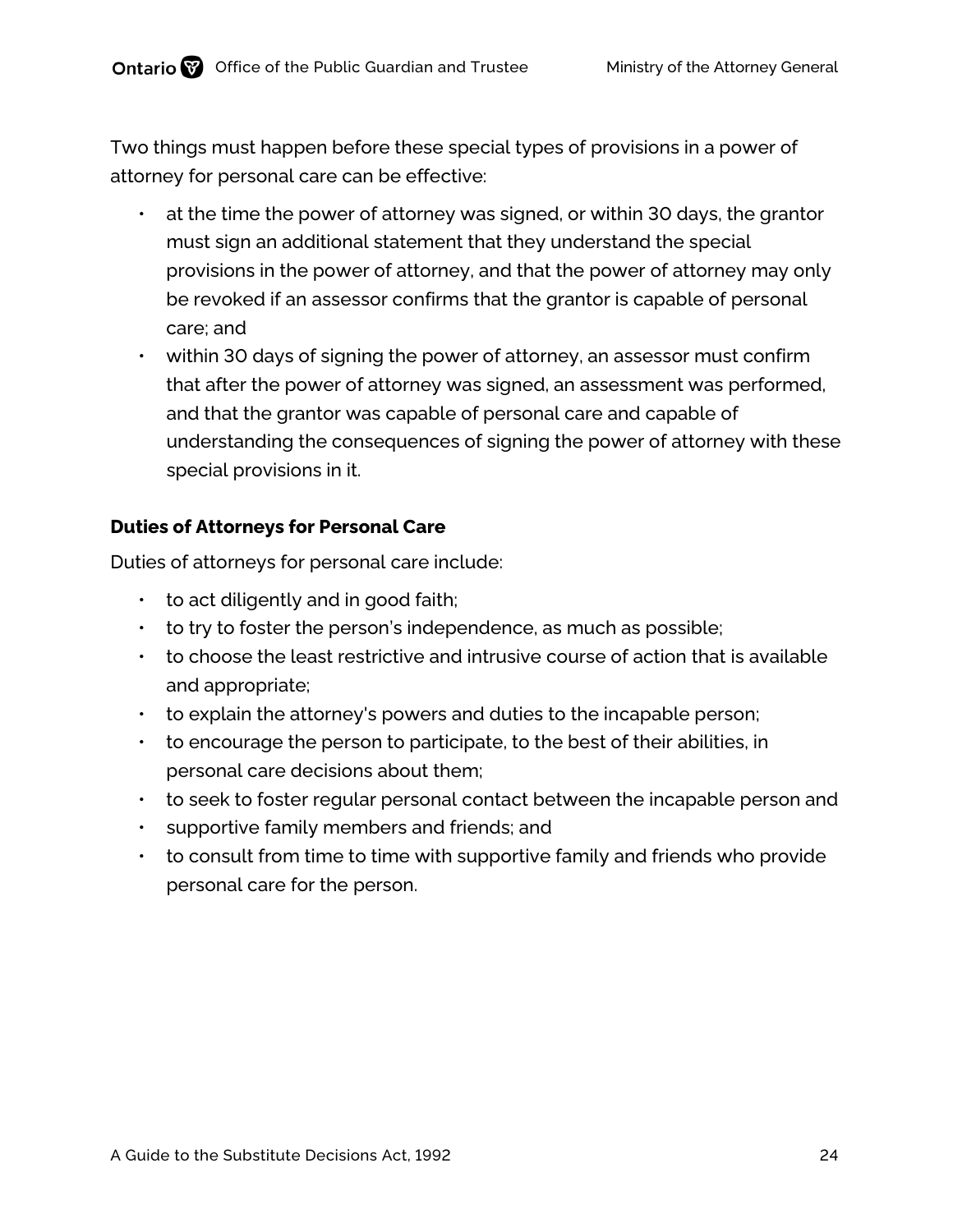## <span id="page-25-0"></span>**Cancelling ("Revoking") a Power of Attorney for Personal Care**

An ordinary power of attorney for personal care may be revoked or cancelled by the person who gave it if that person is capable. A person is capable of revoking a power of attorney if they are capable of giving one. A power of attorney for personal care is revoked in the same way as it is given: in writing, with two witnesses. The rules on who cannot be a witness are the same as for continuing powers of attorney for property.

A power of attorney containing the special provisions described above can only be revoked if an assessor confirms that the grantor is capable of personal care. The assessment must be done no longer than 30 days before the revocation is signed.

#### <span id="page-25-1"></span>**Court Ordered Guardianship of the Person**

As a last resort, a court may appoint a "guardian of the person". For example, this could occur when no power of attorney for personal care has been made, or the power of attorney for personal care cannot be used or is not appropriate. Typical situations could include:

- an attorney who has resigned or has become incapable; or
- an attorney who is not acting properly

The only way to become a guardian of the person is by court appointment. The court may appoint a guardian of the person only under certain conditions.

The court must be satisfied that:

- the person is incapable of making decisions in at least one aspect of personal care; and
- the incapable person needs to have personal care decisions made.

The court will not appoint a guardian if the need for making decisions will be met by an alternative course of action that:

- does not require the court to find the person to be incapable of personal care; and
- is less restrictive of the person's decision-making rights than the appointment of a guardian.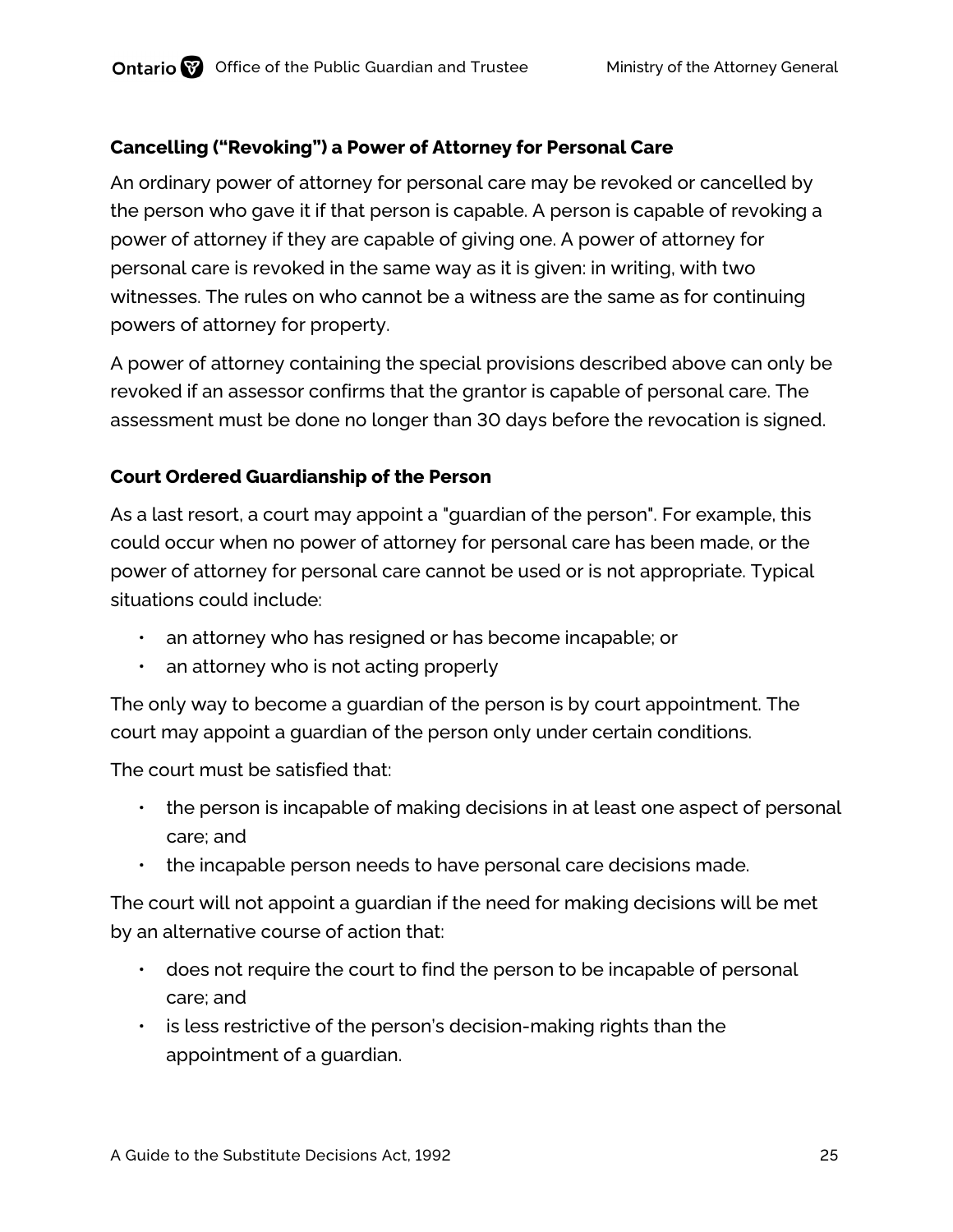The court will also consider the suitability of the person applying to be guardian and the guardianship plan that has been filed with the court. The person applying to court to become guardian must also provide a statement confirming that they have has informed the incapable person of the application and the right to oppose the application.

## <span id="page-26-0"></span>**What a Guardian of the Person Can Do**

The range of personal care decisions that may be made by the personal care guardian will depend on the extent of the person's capacity. The Act describes six personal care functions – health care, accommodation, safety, nutrition, hygiene and clothing. Decisions may be required in one or more of these areas.

The court may make an order for full guardianship covering all personal care decisions only if the person is incapable of all those kinds of decisions. If the person is capable of certain personal care decisions but not others, the court may make an order for partial guardianship covering only the areas in which the person is incapable. For example, a person might be capable of deciding what to eat and wear but be unable to make a decision about shelter. In that case, the court may make a partial guardianship order covering decisions about the person's shelter.

If more than one guardian is appointed, they may be given different responsibilities. For example, one guardian might look after decisions about housing and another about health care. If a court authorizes a guardian to make decisions about health care, the Health Care Consent Act ensures that a quardian has first right to make health care decisions on the incapable person's behalf, ahead of everyone else.

The duties of guardians in making personal care decisions are described in detail in the Act. Of particular significance is the requirement that the guardian for personal care follow any advance instructions or prior capable wishes made by the person, unless it is impossible to do so.

The court may terminate a guardianship or replace a guardian of personal care if an application is brought before the court to do so.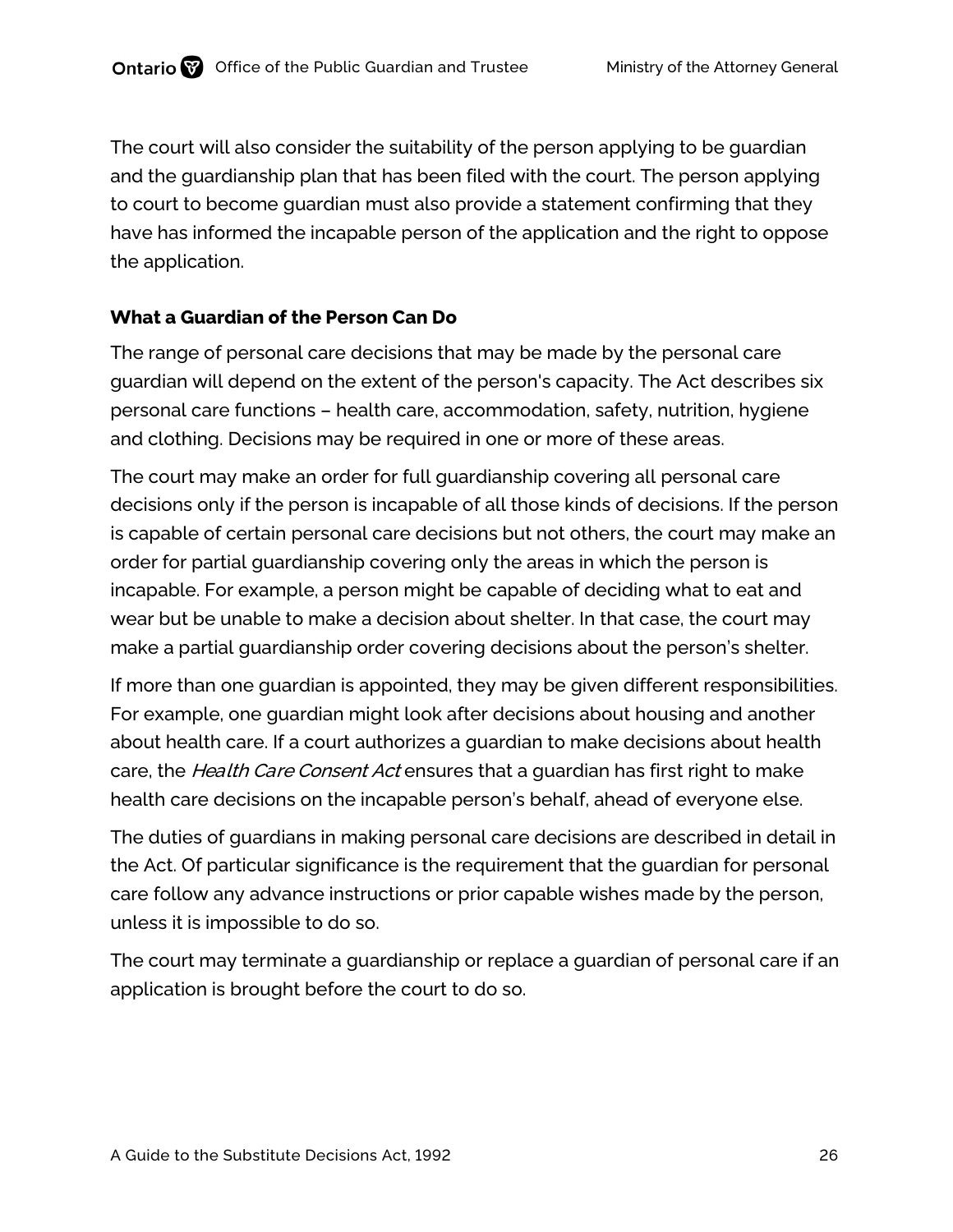#### <span id="page-27-0"></span>**Streamlined Court Process**

In some cases, undisputed court applications may not require a formal hearing. A judge may make a decision based on material provided in writing. This approach may reduce the cost of a court application.

## <span id="page-27-1"></span>**Existing Court Orders**

Court orders which were made appointing a "committee of the person" (this means guardian of the person) under the Mental Incompetency Act continue to be valid if they were registered with the Public Guardian and Trustee before April 3, 1997 or have been approved by the court since then.

The person who is appointed under the order has to comply with the terms of the court order and with the rules, duties, and restrictions that apply to guardians of the person under the SDA. They are required to provide information to the Public Guardian and Trustee so that the Office has a record of who is acting as guardian and what their powers are.

## <span id="page-27-2"></span>**Court Orders for Assessment of Capacity to make Personal Care Decisions**

In some cases, the court may order that a person's mental capacity be assessed if there are reasonable grounds to believe that the person is incapable of making personal care decisions and needs a guardian. Under certain circumstances and conditions the court may authorize the use of force to obtain the assessment.

## <span id="page-27-3"></span>**Duties of Guardians**

Guardians have the same duties as attorneys for personal care (see Duties of Attorneys for Personal Care, p. 21). Guardians must also file a guardianship plan to indicate how they will carry out their responsibilities. This plan must be approved by the court.

Guardians and attorneys for personal care must keep records of the decisions they make for the incapable person. The rules about these records are set out in a regulation made under the SDA.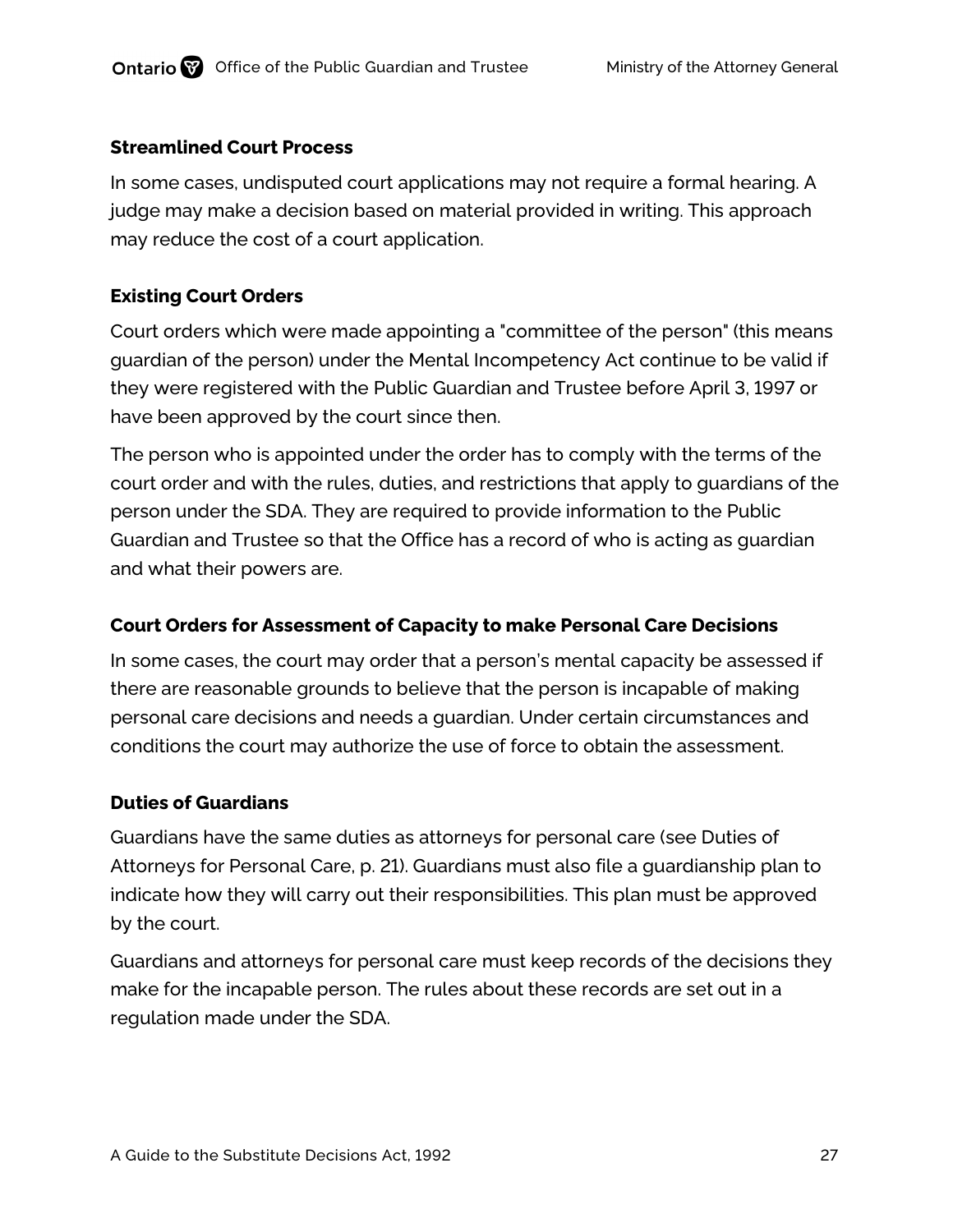#### <span id="page-28-0"></span>**Limits on Authority for Personal Care**

The Act puts certain limits on the authority and powers of personal care attorneys and guardians of the person. These restrictions are for the protection of mentally incapable people.

For example:

- consent to the use of electric shock for control purposes is prohibited in the Act unless it is treatment, and consent is given under the rules in the Health Care Consent Act;
- an attorney for personal care or guardian of the person cannot consent to the incapable person being confined, subjected to monitoring devices, or restrained physically or by means of drugs unless the practice is essential to prevent bodily harm to the person or to others, or to allow the person greater freedom or enjoyment.

A person making a power of attorney for personal care may put other limits on the authority of their attorney. A court order may put additional limits on what a guardian can do.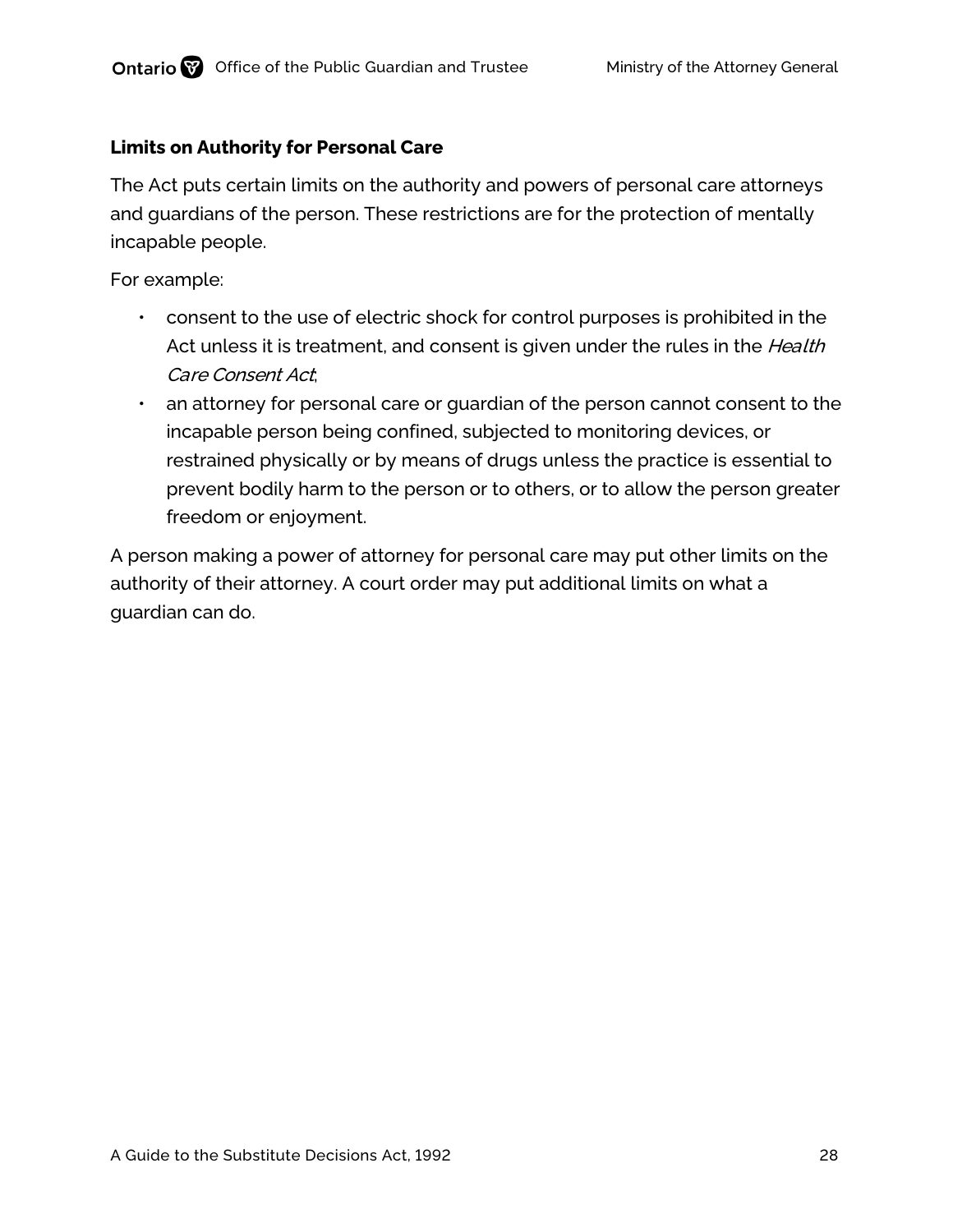# <span id="page-29-0"></span>**Office of the Public Guardian and Trustee**

Attorneys and guardians are accountable for their actions. If a problem is identified, a guardian or attorney may be removed or replaced. If there is no one else able to take these steps, the Public Guardian and Trustee may do so.

The Public Guardian and Trustee may also be appointed by the court as the guardian of an incapable person. The court can only do this, however, if there is no one else willing, suitable, and available to take on the responsibility.

In addition, the Office has a number of other functions including:

Screening – The Public Guardian and Trustee:

- must review all applications for statutory guardianship or court-appointed
- guardianship;
- may approve changes in management plans of guardians; and
- may ask a judge to review the accounts of an attorney or guardian, or to remove or replace an attorney or guardian.

Keeping the Register – The Public Guardian and Trustee maintains a register of statutory guardians of property and court-appointed guardians (property and/or the person). Anyone who wants to know if a guardian has been appointed and what authority the guardian has may call the Office of the Public Guardian and Trustee to get this information.

Guardianship Investigations – The Public Guardian and Trustee has an obligation to investigate any report that a person is incapable and is suffering or is at risk of suffering serious financial harm as a result. In these kinds of serious situations, the Office has powers to carry out an investigation, including the right to review certain types of records, and to enter certain facilities to meet with the alleged incapable person. In most cases, entry to a private dwelling requires a warrant unless the person living there does not object. If the Public Guardian and Trustee investigates and believes that a person is incapable of managing their property and that guardianship is required to prevent or stop serious financial harm, the Public Guardian and Trustee must apply to the court to be appointed to act as temporary guardian of property or the person.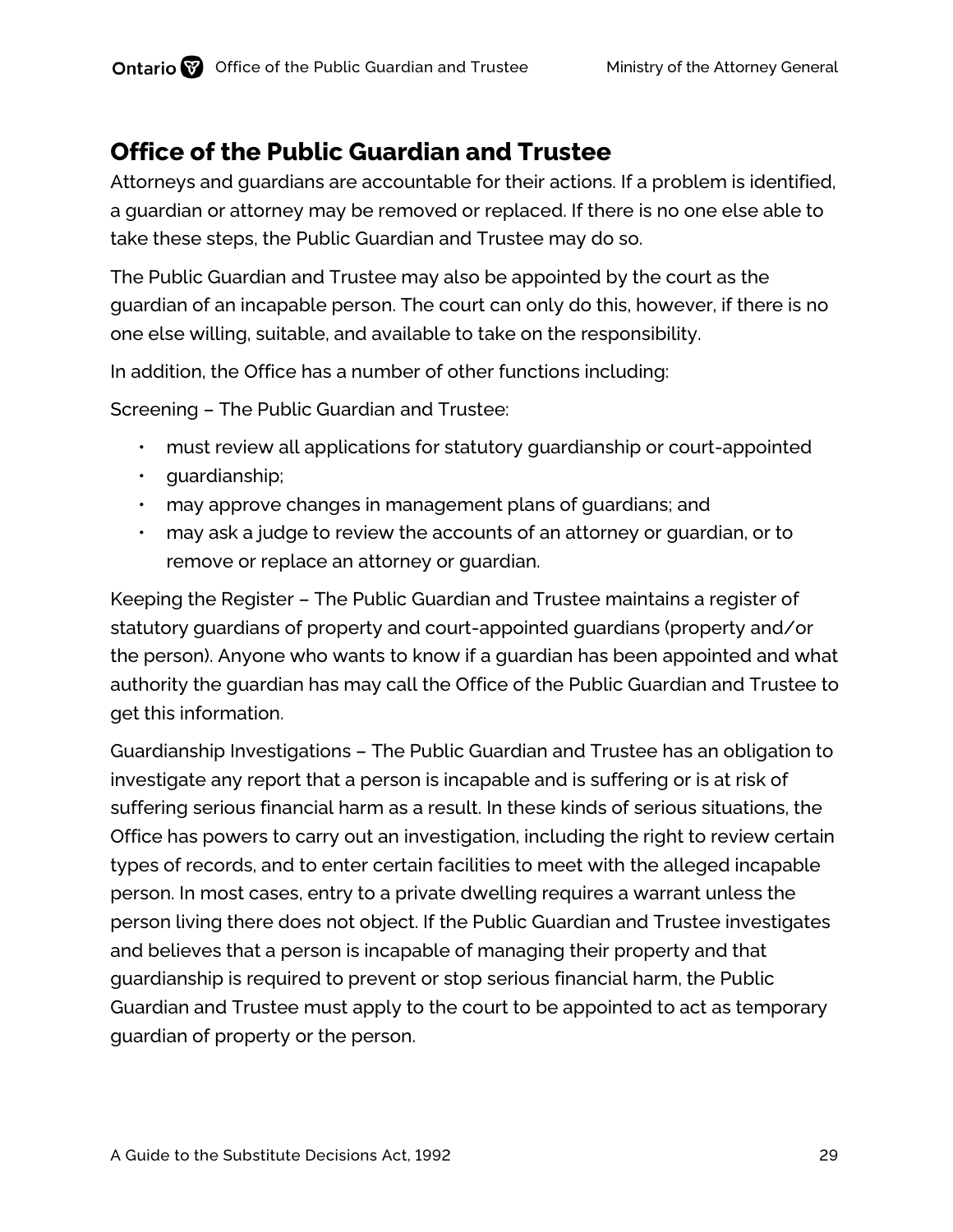# <span id="page-30-0"></span>**Conclusion**

This Guide provides a summary of the major features of the Substitute Decisions Act. For more detail, please refer to the Act and Regulations. Copies of the Substitute Decisions Act, its regulations, and other legislation are available from [www.ontario.ca/laws.](http://www.ontario.ca/laws)

# <span id="page-30-1"></span>**Contact Us**

Greater Toronto 595 Bay Street, Suite #800 Toronto, ON M5G 2M6 Tel: (416) 314-2800 Toll-free: 1-800-366-0335 TTY: (416) 314-2687 Fax: (416) 314-2619

London Region London Courthouse, 80 Dundas Street, London, ON N6A 6A3 Tel.: (519) 660-3140 Toll-free: 1-800-891-0504 Fax: (519) 660 -3148

Sudbury Region 199 Larch Street, Suite 602 Sudbury, ON P3E 5P9 Tel: (705) 564-3185 Toll-free: 1-800-891-0503 Fax: (705) 564-3193

Hamilton Region 119 King Street West, 9th Floor Hamilton, ON L8P 4Y7 Tel: (905) 546-8300 Toll-free: 1-800-891-0502 Fax: (905) 546-8301

Ottawa Region 351 Preston Street, Suite 200 Ottawa, ON K1S 2E6 Tel: (613) 241-1202 Toll-free: 1-800-891-0506 Fax: (613) 241-1567

Thunder Bay Region 189 Red River Road, Suite 101 Thunder Bay, ON P7B 1A2 Tel: 1-800-891-0503 Fax: (807) 343-7223 14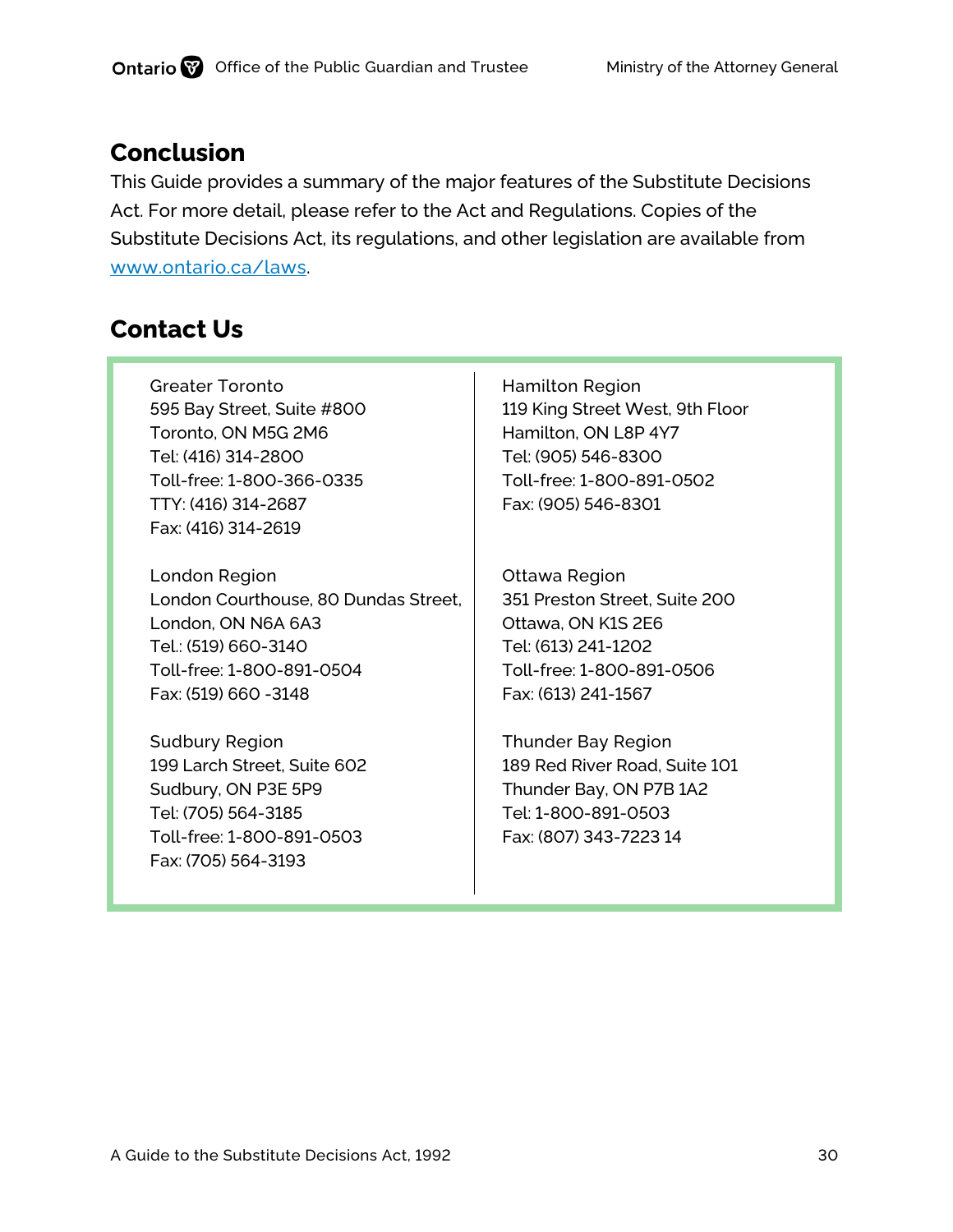# <span id="page-31-1"></span><span id="page-31-0"></span>**APPENDIX – Definitions**

#### **Assessor**

See "Capacity Assessor" below

#### <span id="page-31-2"></span>**Assets**

All things that have some positive monetary value. These could include real estate, furniture, stocks, bonds, promissory notes, vehicles, pensions, etc.

#### <span id="page-31-3"></span>**Attorney**

A person appointed by another person to make decisions on that other person's behalf. In this context, an "attorney" does not mean a lawyer. Example: An attorney for property is authorized to make decisions about property and manage finances on behalf of another person.

#### <span id="page-31-4"></span>**Capacity Assessor**

A person qualified to determine a person's capacity to make decisions about their finances or personal care. The classes of person(s) permitted to act as assessors are specified in the regulations to the SDA.

Capacity assessors are independent of the government. To be qualified to conduct capacity assessments, one must be a member of:

- The College of Nurses of Ontario;
- The College of Occupational Therapists of Ontario;
- The College of Physicians and Surgeons of Ontario;
- The College of Psychologists of Ontario; or
- The Ontario College of Social Workers and Social Service Workers.

Capacity assessors are also required to successfully complete a specialized training program as well as fulfilling requirements of the regulations that apply to them.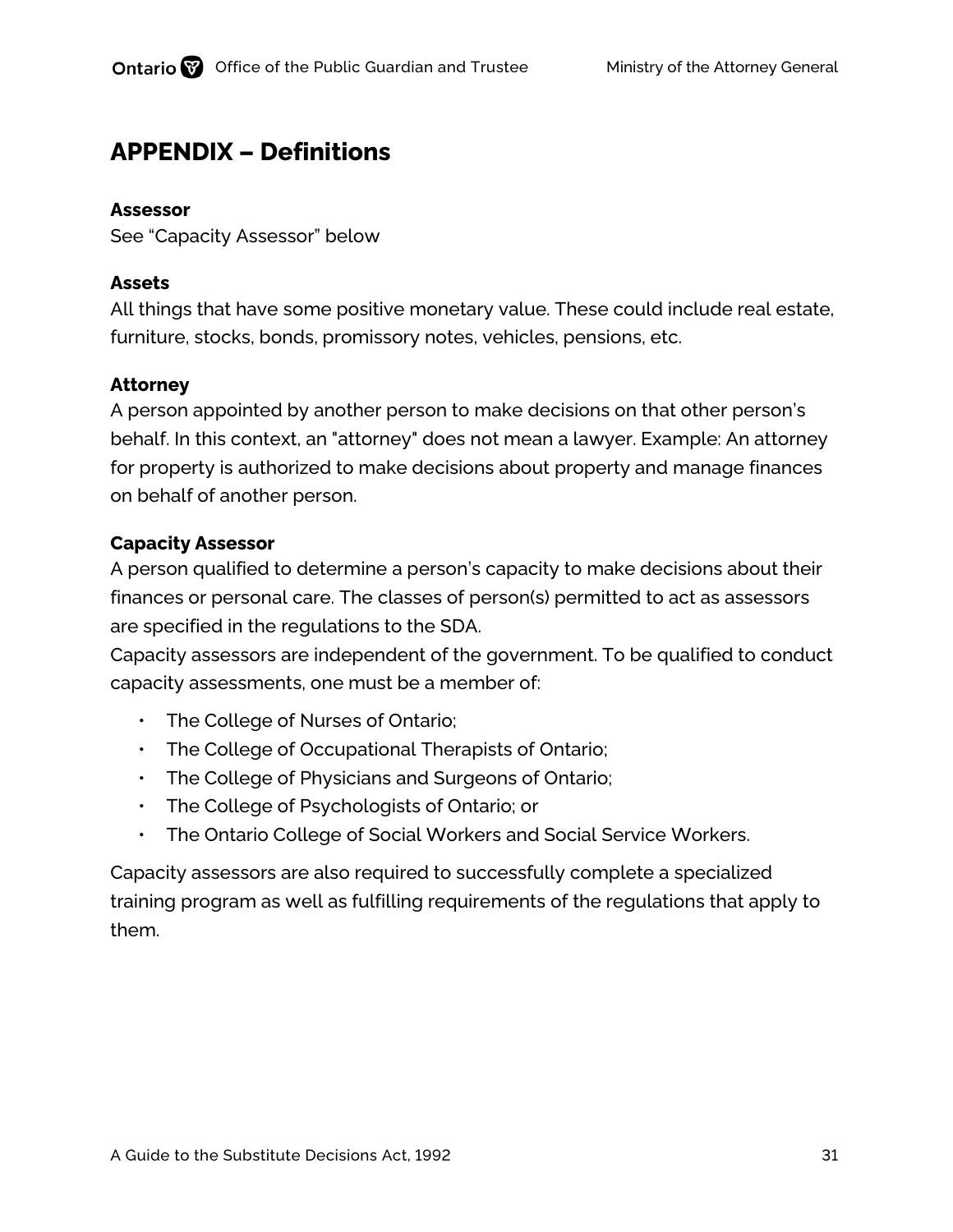#### <span id="page-32-0"></span>**Continuing Power of Attorney for Property**

A legal document in which a person gives someone else the legal authority to make decisions about their finances even if they become unable to make those decisions themselves. The person who is named as attorney does not have to be a lawyer. The power of attorney is called "continuing" because it can continue to be used after the person who gave it is no longer mentally capable of managing property.

#### <span id="page-32-1"></span>**Court-Appointed Guardian for Personal Care**

A person who is appointed by the court to act on another person's behalf in regard to decisions about personal care. The court may delegate all personal care decisions to a guardian, or the court may specify which personal care decisions may be made by a guardian and which decisions the individual may continue to make for themselves.

## <span id="page-32-2"></span>**Court-Appointed Guardian of Property**

A person who is appointed by the court to act on another person's behalf with regard to decisions about property and finances.

#### <span id="page-32-3"></span>**Dependant**

A person such as a spouse or minor child to whom another individual, such as the grantor of a power of attorney, has an obligation to provide financial support.

## <span id="page-32-4"></span>**Fiduciary Duty or Obligation**

A duty or obligation based on the principles of good faith. A fiduciary duty or obligation exists in situations where trust and confidence are placed in one party by another to act in accordance with that trust. For example, the grantor of a power of attorney places trust and confidence in the attorney, creating a fiduciary duty on the attorney.

## <span id="page-32-5"></span>**Grantor**

A person who signs a power of attorney appointing another person to make decisions on his/her behalf.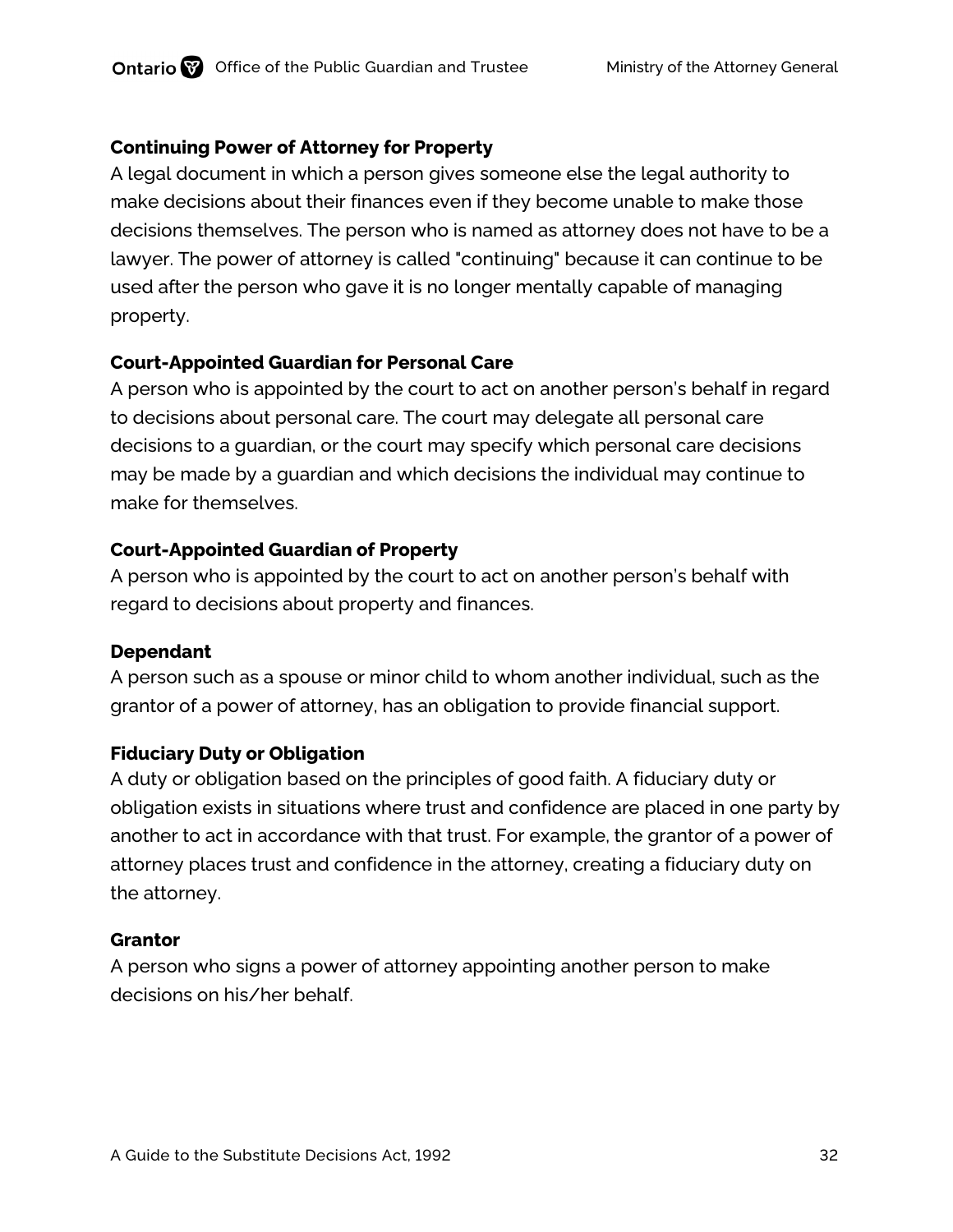#### <span id="page-33-0"></span>**Guardian**

A person who is appointed to act on another person's behalf. The guardian has many of the same duties as an attorney. Unlike an attorney whose right to act on behalf of another person is given to him or her by that other person while still mentally capable, a guardian is appointed by a process set out in the legislation (property only) or by the court, after the person whose affairs are to be managed has become mentally incapable.

#### <span id="page-33-1"></span>**Incapacity**

Under the SDA, "incapacity" refers to mental incapacity.

## <span id="page-33-2"></span>**Jointly**

In the context of the SDA, this term means that attorneys or guardians must act together.

## <span id="page-33-3"></span>**Mentally Incapable of Managing Property**

This term applies to a person who is unable to understand information that is relevant to making a decision or is unable to appreciate the reasonably foreseeable consequences of a decision or lack of decision about his or her property. The processes for certifying an individual as mentally incapable of managing property are set out in the SDA and the *Mental Health Act*.

## <span id="page-33-4"></span>**Notarized**

A legal process to confirm a true copy of a document by having a notary public review the document and the photocopy and place a notarial seal on the copy.

## <span id="page-33-5"></span>**Personal Care**

Personal care includes health care, nutrition, shelter, clothing, hygiene and safety.

## <span id="page-33-6"></span>**Property Management**

This means decision-making about someone's financial affairs. This can include any type of financial decision or transaction that a person would make in the course of managing their income, spending, assets and debts. For example, budgeting, paying bills, filing tax returns, safeguarding valuables, selling real estate, and making loans. It does not include making a will.